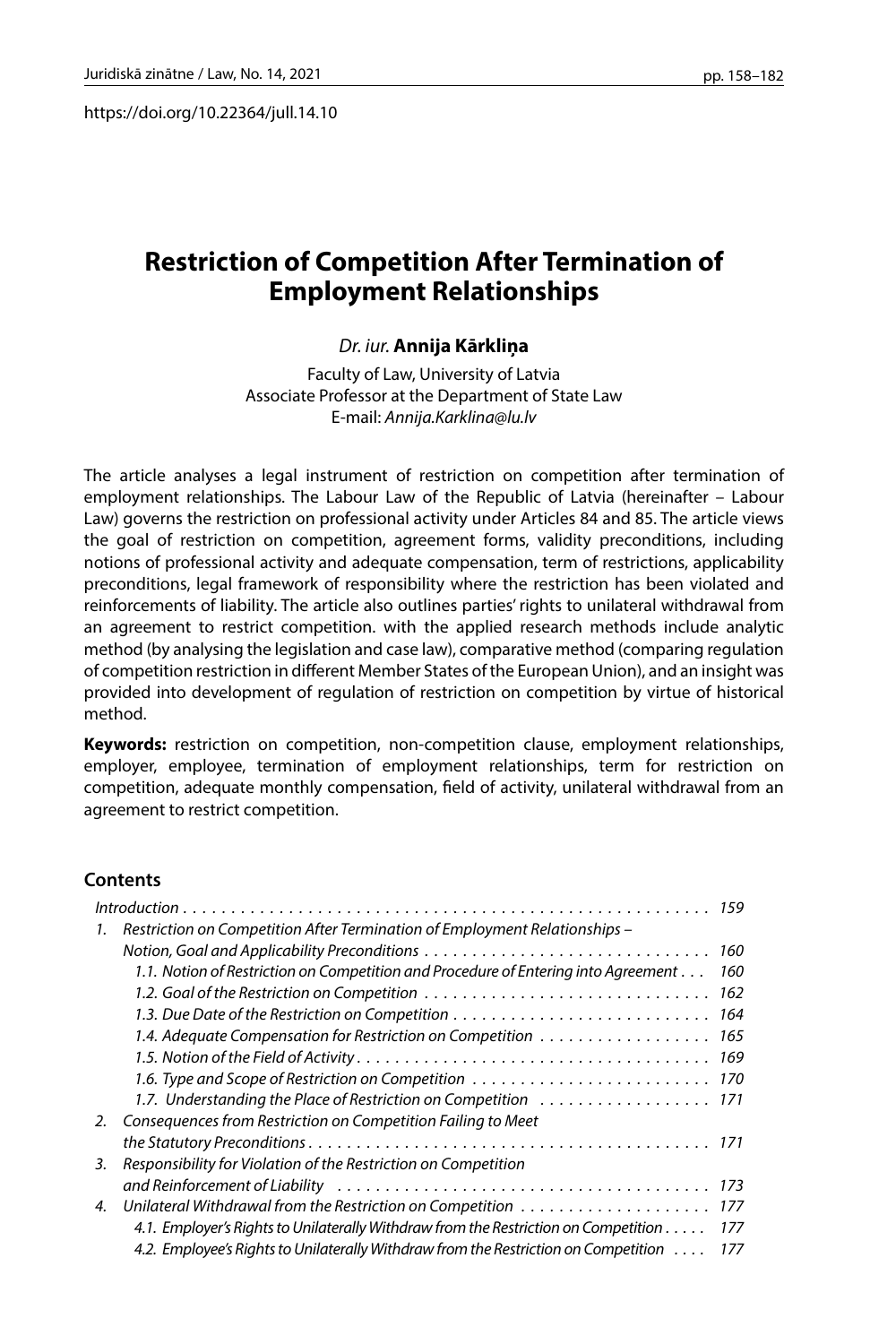## **Introduction**

In free market economy when there is often fierce competition between merchants and other employers, any employer finds the necessity for legal means to protecting their economic activities more pressing. An agreement to restrict competition after termination of employment relationships is one of legal instruments of a merchant to achieve that goal.

Like in many other countries, the Labour Law of Latvia since its adoption and coming into force on 1 June 2002<sup>1</sup>, regulates the restriction on competition after termination of employment relationships and it has seen several changes over time. The most recent amendments affecting this instrument were made to the Darba likums [Labour Law] in 2017.<sup>2</sup> Also the case law has gone through changes over time in context of restriction on competition and currently there is no common understanding of all aspects of application of the restrictions on competition.

Over last years, the restrictions on competition were met more frequently in actual life. Most often agreements to restrict competition are signed with employees who work in sales, nevertheless several last years the number of non-competition clauses in technology and construction sector has grown globally.3

Over time an understanding of application of this instrument has changed, for example, in German law the restriction on competition was once attributed only to so-called white-collar workers (especially those working in commerce), however, the Federal Labour Court of Germany in its judgment of 1990 decided to attribute it also to any employee, including common workers<sup>4</sup>. Just like in vast majority of countries, the restriction on competition in Latvia pertains to any employee regardless of their position, age or profession.

By disclosing information about company's strategy, cooperation partners, know-how and commercial secrets to employer's rivals and taking advantage of specific knowledge obtained at the former employer, the employee may cause great harm to his former employer.

Quite recently, the State Control of the Republic of Latvia audited the restriction on competition in the public sector and arrived at a conclusion which it announced publicly, namely, that in most cases such agreements were not signed to prevent competition to the employer's business in the public sector but rather to solve problems with employees unwilling to terminate employment relationships or – quite the contrary – to demonstrate particularly favourable attitude to some

<sup>1</sup> Labour Law (20.06.2001). Available: <https://likumi.lv/ta/en/en/id/26019-labour-law>[last viewed 25.03.2021].

<sup>&</sup>lt;sup>2</sup> Grozījumi Darba likumā [Amendments to the Labour Law] (27.07.2017). Available: [https://likumi.lv/](https://likumi.lv/ta/id/292584-grozijumi-darba-likuma) [ta/id/292584-grozijumi-darba-likuma](https://likumi.lv/ta/id/292584-grozijumi-darba-likuma) [last viewed 25.03.2021].

<sup>3</sup> See, for example, Apple Exec Hired from IBM Ordered to Stop Work. Available: http://www.pcmag. com/article2/ 0,2817,2334163,00.asp [last viewed 22.03.2021].

<sup>4</sup> *Weiss, M., Schmidt, M.* Labour Law and Industrial Relations in Germany. Wolters Kluwer, 2007, p. 147.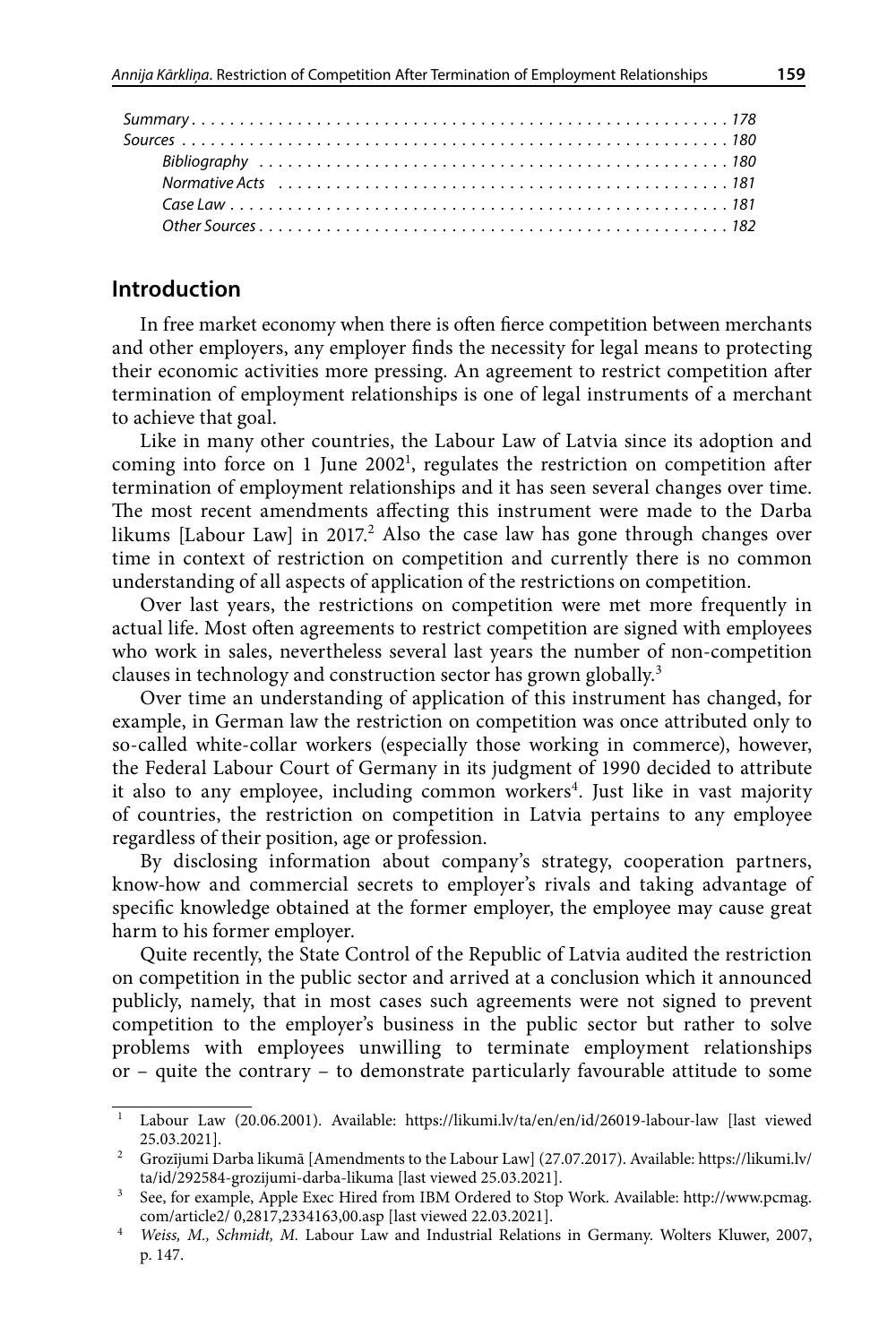employee. Respectively, the conclusion states that the employers from the public sector have not evaluated an objective need to enter in agreement on professional activity restrictions with a particular employee and there are no defined criteria which would be evaluated when determining the conditions of restrictions on professional activity of the employee, for example, the scope of remuneration to be paid, the period of restriction on professional activity.<sup>5</sup> So, the State Control has come up with a proposal for the Cabinet of Ministers to elaborate a single regulation binding on all public sector employers operating in field of commerce and entering in agreements to restrict professional activity with their employers.

Henceforth, the article will analyse the goal, form and applicability preconditions and liability aspects and possibility for parties to withdraw from the agreed restriction on competition.

## **1. Restriction on Competition After Termination of Employment Relationships – Notion, Goal and Applicability Preconditions**

### **1.1. Notion of Restriction on Competition and Procedure of Entering into Agreement**

Article 84 of the Labour Law says that restriction on competition is an agreement between the employee and employer to restrict employee's professional activity after termination of employment relationships. Restriction on competition is based on employer's wish to protect themselves from activities of a former employee who may start competing with employer's business, besides the employee receives the agreed remuneration for entire period of restrictions. Article 84 of the Labour Law, which intends that the employer and employee can agree on restriction on professional activity, actually restricts the fundamental rights of a person specified in Article 106 of the Constitution of the Republic of Latvia – right to freely choose their employment and workplace according to their abilities and qualifications.6 Article 116 of the Constitution says the fundamental rights may be subject to restrictions in circumstances provided for by law if their goal is legitimate. Article 84 of the Labour Law allows both parties – employer and employee – to agree on restrictions on employee's professional activity after termination of employment relationships if the agreement meets the statutory preconditions.

Instrument of restriction on competition does not give a ready-to-use mechanism for the employer to safeguard from the competition as such, and instead it allows determining restrictions which are reasonably necessary to protect employer's legitimate interests.7

Such agreements can be entered into by any employer with any of his employees considered as holders of essential information, as well as employer in the public

 $^{\rm 5}$  Cik pamatoti no valsts līdzekļiem tiek izmaksātas kompensācijas par profesionālās darbības ierobežojumu [How justified is compensation for restrictions on professional activity paid from state funds]? (23.03.2021). Available: [https://www.lrvk.gov.lv/lv/covid-19/cik-pamatoti-no-valsts](https://www.lrvk.gov.lv/lv/covid-19/cik-pamatoti-no-valsts-lidzekliem-tiek-izmaksatas-kompensacijas-par-profesionalas-darbibas-ierobezojumu)[lidzekliem-tiek-izmaksatas-kompensacijas-par-profesionalas-darbibas-ierobezojumu](https://www.lrvk.gov.lv/lv/covid-19/cik-pamatoti-no-valsts-lidzekliem-tiek-izmaksatas-kompensacijas-par-profesionalas-darbibas-ierobezojumu) [last viewed 23.03.2021].

<sup>6</sup> Latvijas Republikas Satversme [The Constitution of the Republic of Latvia] (15.02.1922). Available: https://likumi.lv/ta/en/en/id/57980-the-constitution-of-the-republic-of-latvia [last viewed 25.03.2021].

<sup>7</sup> *Bevitt, A., La Tanya, J.* U.S. and E.U. Non-Competition Agreements Compared and Contrasted. Available: <http://documents.jdsupra.com/d5bb690a-135c-4a53-b61e-0740d11d8002.pdf> [last viewed 25.03.2021].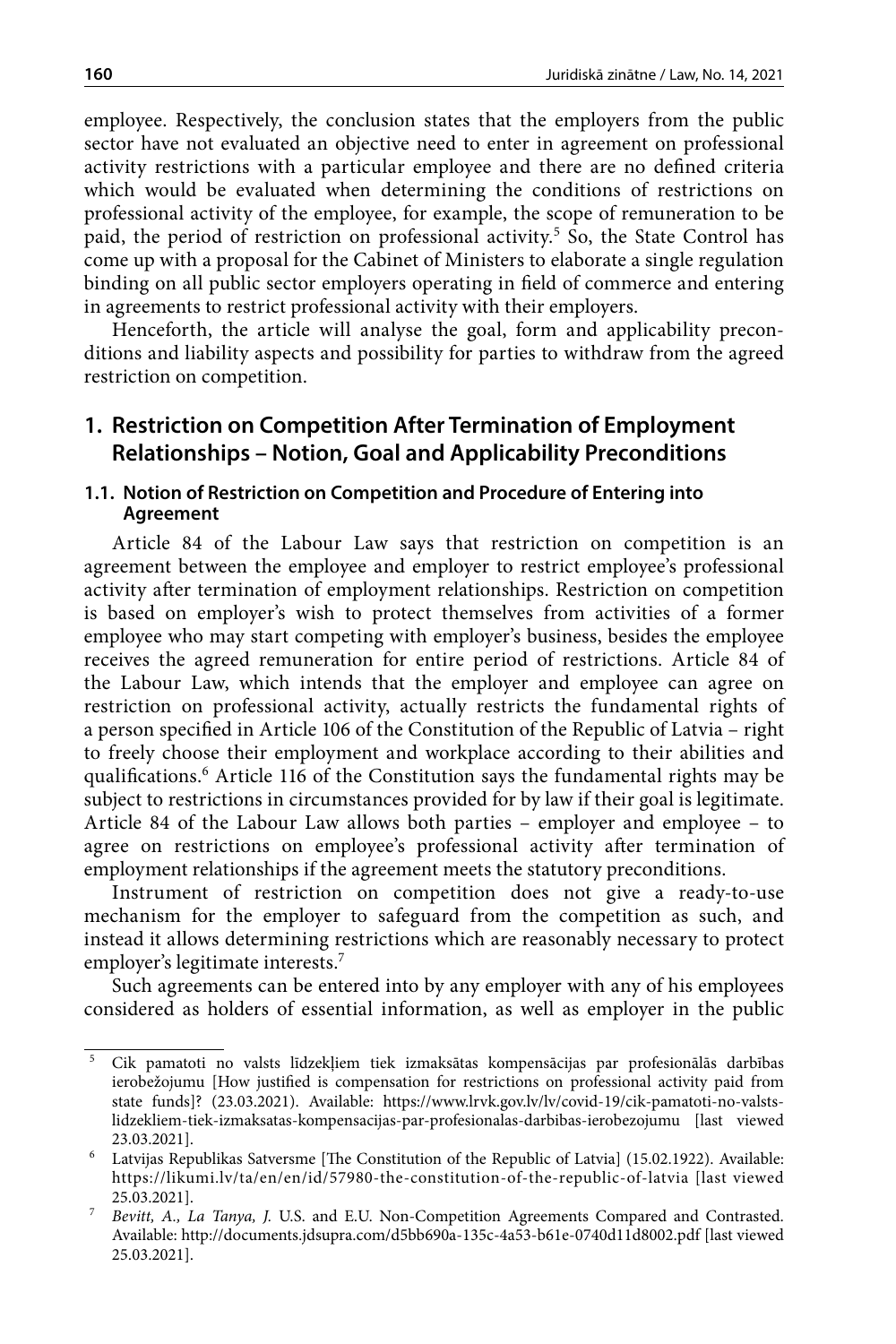sector, which is State, the main task of which in business is to serve the public interests.8

Paragraph 4 of Article 84 of the Labour Law states that an agreement to restrict competition must be executed in a written form and describe its type, scope, place, time and amount of compensation to be paid to employee. A requirement to execute agreement in a written form is set forth also in legislation of other countries.<sup>9</sup> The Labour Law does not stipulate, when an agreement to restrict competition should be signed. Data shows that agreement to restrict competition after termination of employment relationships is signed as a separate agreement, following termination of the employment contract – the former employer in this case evaluates the level of knowledge, know-how and skills obtained and then decides how important it is to keep the employee away from immediate competitors by means of an agreement and what interest risks the employer might face.

However, the parties just as well may include the agreement on competition restriction in the employment contract (for example, immediately after entering into the employment contract or later when making amendments to it). It depends on the choice of both contractual parties and this possibility is also accepted in the case  $law<sup>10</sup>$ 

Of course, if the agreement on restriction on competition is signed at the moment of termination of employment relationships, the employees are often aware of the value of their new knowledge in such situation and therefore they can bargain for a larger compensation in exchange for compliance with the restriction on competition clause, as opposed to a situation where an agreement on competition restriction is signed with an employee who has just entered into employment relationship.

It must be noted that where the restriction on competition has been included in the employment contract, it is deemed to be a separate agreement subject to private law.<sup>11</sup> The Supreme Court of Estonia, when examining the case of restriction on competition, has pointed out that agreement on competition restriction is not a part of the employment contract but rather a separate agreement subject to private law.12

Since the agreement on competition restriction largely restricts employee's fundamental rights, any country defines strict criteria in their legislation for such agreement to be valid. Paragraph 2 of Article 84 of the Labour Law stipulates that an agreement made between the employee and employer on the restriction on

Cik pamatoti … [How justified …]?<br>For example, a document drawn up in accordance with the first section of paragraph 74 of the Commercial Code of the Federal Republic of Germany must be handed over to the employee at the conclusion of the employment contract. In the event of a dispute, it is up to the employer to prove the conclusion of such an agreement. See the judgment of the Supreme Labour Court of the Federal Republic of Germany of 5 September 1995 in case No. 9 AZR 718/93.

<sup>10</sup> Latvijas Republikas Augstākās tiesas Senāta Civillietu departamenta 2008. gada 26. novembra spriedums lietā Nr. SKC-424/2008 [Judgement of the Department of Civil Cases of the Senate of the Supreme Court of the Republic of Latvia of 26 November 2008 in case No. SKC-424/2008]. In: Latvijas Republikas Augstākās tiesas Senāta Civillietu departamenta spriedumi un lēmumi 2008 [Judgments and decisions of the Department of Civil Cases of the Senate of the Supreme Court of the Republic of Latvia 2008]. Rīga: Latvijas Tiesnešu mācību centrs, 2009, pp. 465–474.

<sup>&</sup>lt;sup>11</sup> Ibid.<br><sup>12</sup> Agree

<sup>12</sup> Agreement on Non-Competition is not Part of Employment Contract. Available: [http://www.](http://www.labourlawnetwork.eu/%20national_labour_law_latest_country_reports/national_court_rulings/court_decisions/prm/64/v__detail/id__2927/category__10/index.html) labourlawnetwork.eu/ national labour law latest country reports/national court rulings/court [decisions/prm/64/v\\_\\_detail/id\\_\\_2927/category\\_\\_10/index.html](http://www.labourlawnetwork.eu/%20national_labour_law_latest_country_reports/national_court_rulings/court_decisions/prm/64/v__detail/id__2927/category__10/index.html) [last viewed 23.03.2021].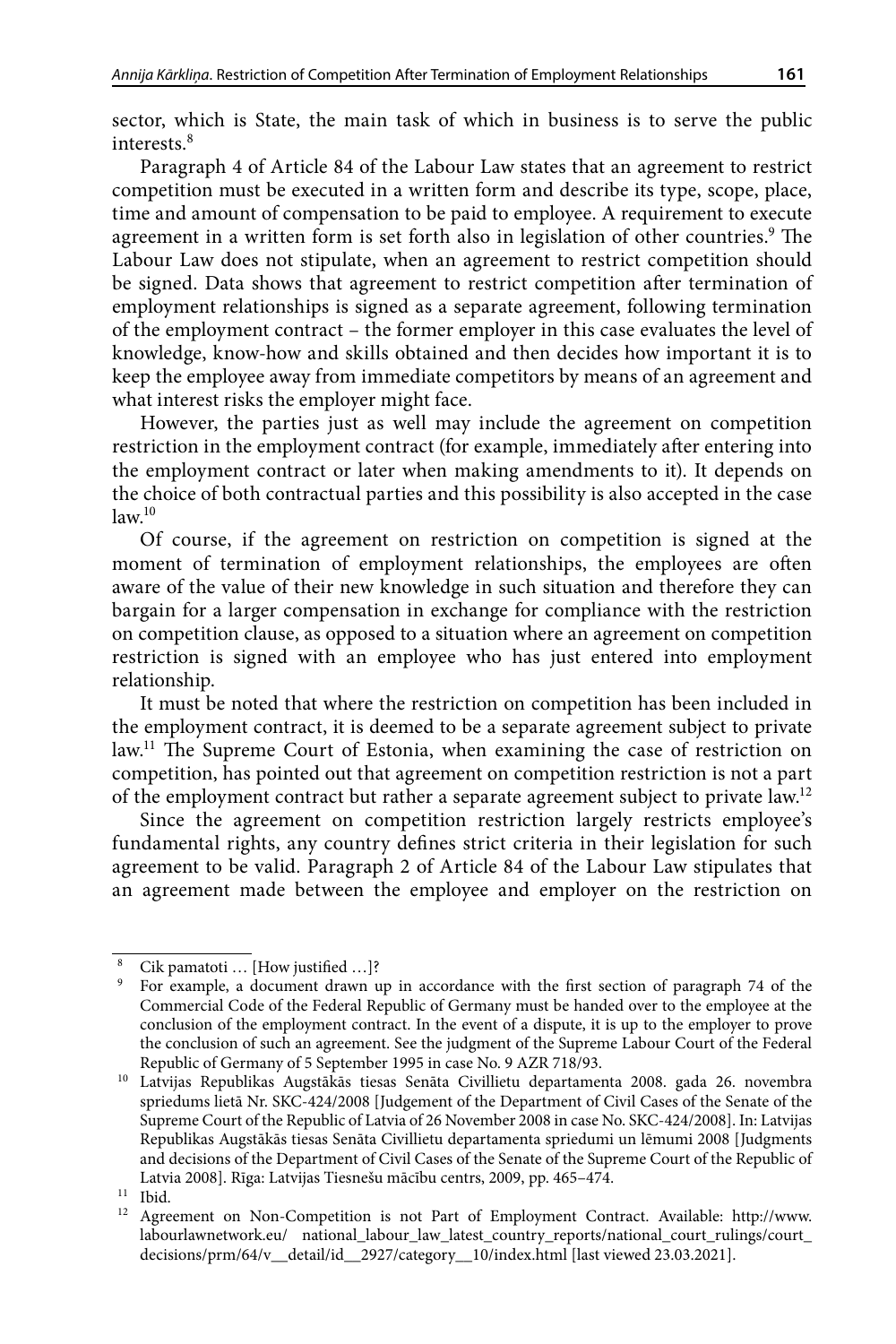employee's professional activity after termination of employment relationships is permissible merely where the said agreement meets the following indications:

- 1) its goal is to protect the employer from employee's professional activity which may compete with the employer's business (given the protected information in possession of the employee);
- 2) term of restriction on competition is up to two years starting from termination of employment contract;
- 3) regarding the entire period of competition restriction, it obliges the employer to pay the employee adequate monthly compensation for compliance with the restrictions on competition for entire period of such restrictions.

Moreover, paragraph 2 of Article 84 of the Labour Law lays down one more imperative demand which must be fulfilled to make the agreement on competition restriction valid, i.e. – a restriction on competition may apply only to the area of activity performed by the employee during the employment relationships.<sup>13</sup> The fundamental principle which must be observed when entering into an agreement on competition restriction is that there should be a reasonable balance between the legal interests of former employer and employee. Henceforth, the content of each precondition, understanding and application issues will be discussed in greater detail.

## **1.2. Goal of the Restriction on Competition**

Clause 1 of paragraph 1 of Article 84 of the Labour Law explicitly states that the goal of restriction on competition is to protect the employer from employee's professional activity which may compete with the employer's business, given the protected information in possession of the employee.

Before amendments to the Labour Law in 2017 it contained no indication as to whether the restriction on competition applied also to employee's own business and prohibition to poach clients and employees of the former employer. Amendments to the Labour Law of 2017 supplemented Article 84 with paragraph 5, stating that "an agreement on the restriction on competition may apply to different types of restriction on competition, including permanent competitive economic activity of the employee, employment of the employee with another employer, not poaching of clients or employees of the former employer." Admittedly, before these amendments were adopted, the case law of Latvia already had an answer that the restriction on competition after termination of employment relationships was aimed at protecting employer's interests to safeguard against a new rival who can pursue professional activities after termination of their employment contract either in a capacity of an employee in a company from the same industry or founding his or her own company in the same industry.14 Thus, a notion *professional activity*

<sup>13</sup> Latvijas Republikas Augstākās tiesas Senāta Civillietu departamenta 2009. gada 11.marta spriedums lietā Nr. SKC-99/2009 [Judgement of the Department of Civil Cases of the Senate of the Supreme Court of the Republic of Latvia of 11 March 2009 in case No. SKC-99/2009]. In: Tiesu prakse lietās par individuālajiem darba strīdiem [Case law in cases of individual labour disputes], 2010/2011. Available: <http://at.gov.lv/files/uploads/files/docs/2011/individualie%20darba%20stridi.pdf> [last

viewed 19.02.2021]. 14 Latvijas Republikas Augstākās tiesas Senāta Civillietu departamenta 2008. gada 26. novembra spriedums lietā. Nr. SKC-424/2008 [Judgement of the Department of Civil Cases of the Senate of the Supreme Court of the Republic of Latvia of 26 November 2008 in case No. SKC-424/2008]. In: Latvijas Republikas Augstākās tiesas Senāta Civillietu departamenta spriedumi un lēmumi 2008 [Judgments and decisions of the Department of Civil Cases of the Senate of the Supreme Court of the Republic of Latvia 2008], pp. 465–474.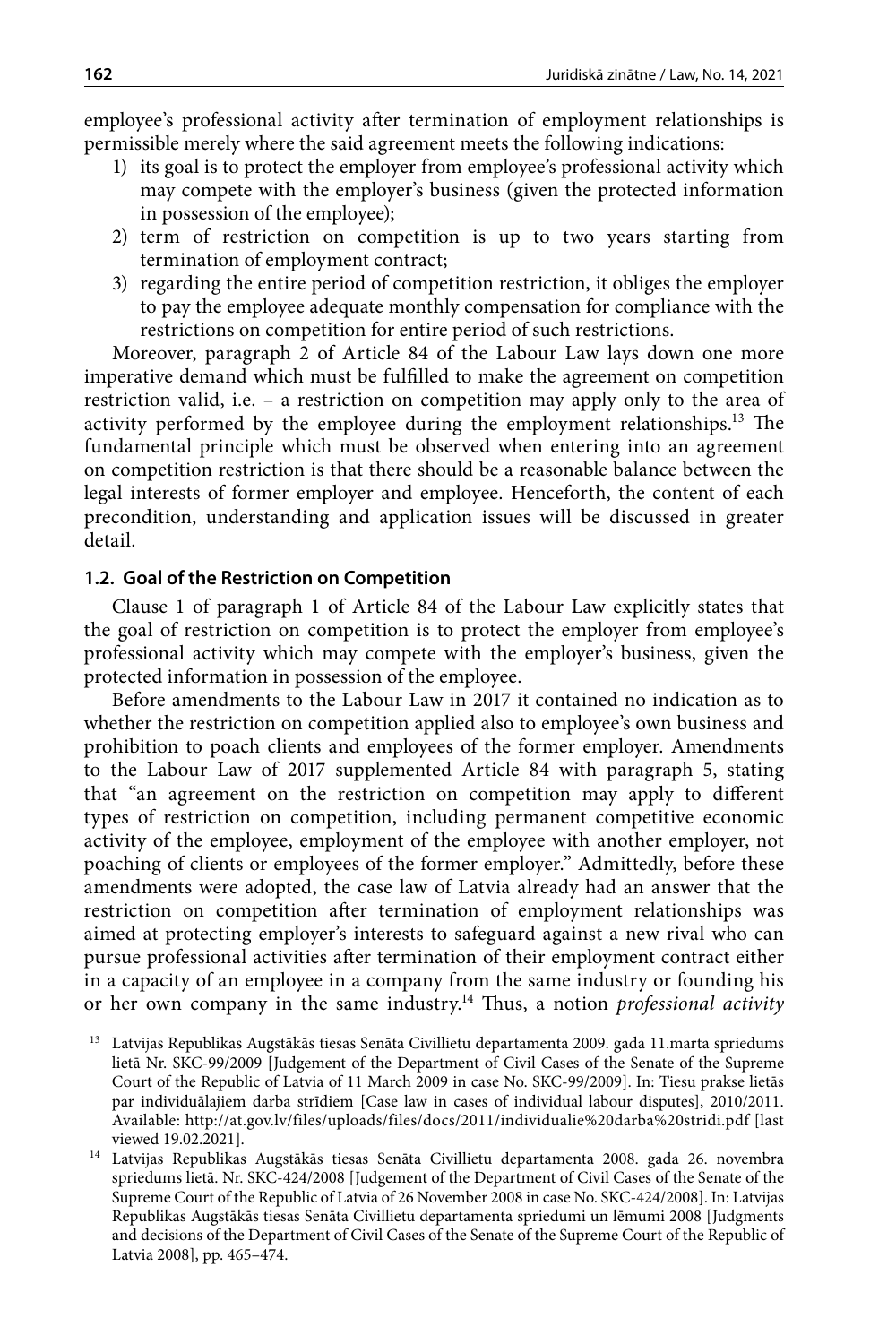allows restricting former employee not only by prohibiting to work for a competing company (as an employee) but also running own business in a competing field, including providing services or professional consultations as self-employed person.

A restriction aimed at preventing family members of the former employee competing with the employer, as sometimes observed in practice, should be viewed critically. Not only such restriction is not binding on third parties, but such liability is not valid, since it does not comply with Article 1413 of the Civil Law, given that the former employee may not lawfully influence the will of other persons. At the same time, taking advantage of family members to bypass restrictions, which would be possible through a fiduciary deal, would be a violation of restriction on competition. A trustee in a fiduciary deal on his or her own behalf, however, serving the interests of the person authorising them, obtains or uses certain right because the authorising person either does not or cannot obtain or exercise this right<sup>15</sup>. Therefore, when actual violation of restriction on competition by agency of a trustee is identified, there is a ground to believe the employee has violated the agreement.

A novelty in amendments of 2017 is that they *expressis verbis* stipulate that restriction on competition may apply also to the type of competition restriction such as prohibition of poaching a customer or a former employee of the employer. A prohibition to poach the customers of the former employee is not a topic widely elaborated upon in the legal doctrine of Latvia, however, foreign doctrine attributes non-poaching obligation only to active employer's customers during the period of competition restriction, but not to former customers.<sup>16</sup> For example, in Denmark it has been specified that non-poaching obligation applies to customers who have received any service from the employee in 18 months' period before the employee terminated the employment relationship with the employer.<sup>17</sup> Meanwhile, nonpoaching obligation concerning *employees* prohibit a former employee to make any offerings, suggestions or convince the employees of former employer to leave their current workplace.18 In the context of poaching, it is sometimes difficult to understand whether the former employee has been "poached" or it was a voluntary act and decision of a customer or employee respectively. As the legal literature reasonably states, one must consider that the burden of proof regarding the violation of competition restriction rests upon the employer, and it means that "employer will have an obligation to prove that employer's customers and employees were poached, and it was not a voluntary action or initiative of customers and employees. The Labour Law is not in a position to restrict the wish of customers and employees to cooperate with a preferred company, nevertheless the Labour Law restricts employee's poaching efforts."19

Germany, too, in its case has concluded law that an employer has justified business interests if non-compete obligation serves either for protection of business secret or prevents the employee who no longer has employment relationships with the employer to access the customers or suppliers, or prevents or restricts him from

<sup>15</sup> *Balodis, K.* Ievads civiltiesībās [Introduction to Civil Law]. Rīga: Zvaigzne ABC, 2007, pp. 248–249.

<sup>16</sup> *Campbell, D.* Post-Employment Covenants in Employment Relationships. Alphen aan den Rijn: Kluwer Law International, 2014, p. 293.

<sup>17</sup> *Lagesse, P., Norrbom, M.* Restrictive Covenants in Employment Contracts and Other Mechanisms for Protection of Corporate Confidential Information. Alphen aan den Rijn: Kluwer Law International,

<sup>2006,</sup> p. 39.<br><sup>18</sup> Holland, J. A., Burnett, S. A. Employment Law. New York: Oxford University Press, 2008, p. 211.

<sup>&</sup>lt;sup>19</sup> Darba likums ar komentāriem [Labour Law with Comments]. Rīga: Latvijas Brīvo arodbiedrību savienība, 2020, p. 227.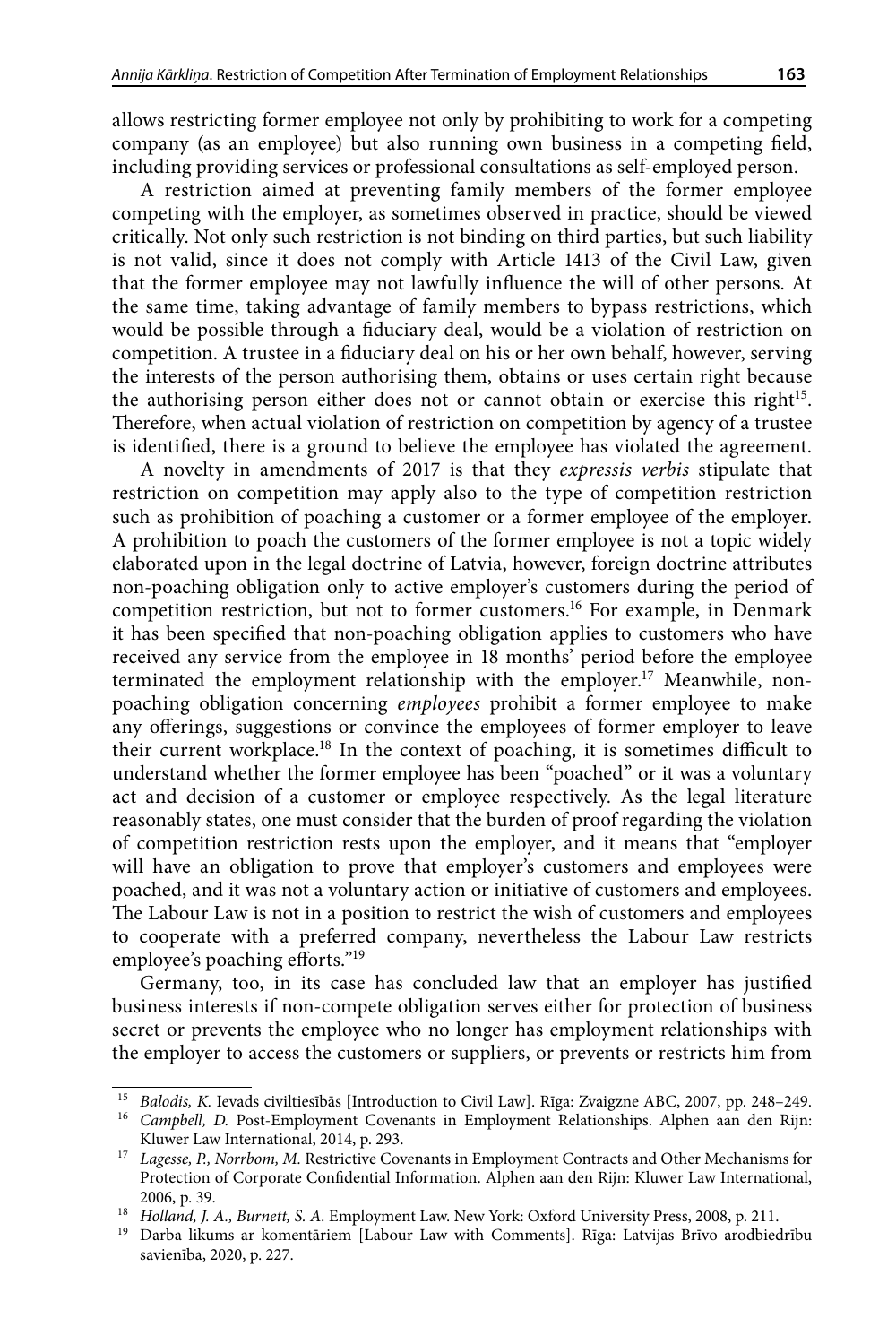using special knowledge or personal contacts. A simple interest of the employer in restricting the competition is not sufficient to argue in favour of entering into such agreement.20

### **1.3. Due Date of the Restriction on Competition**

Clause 2 of paragraph 1 of Article 84 of the Labour Law states that a term of the restriction on competition may not exceed two years starting from the day of termination of legal employment relationships. As the existing practice demonstrates, the parties in Latvia usually agree on one- or two-years' term for restriction on competition.

Also, laws and regulations of several Member States of the European Union, similarly to the Labour Law of Latvia, lay down two-years' term for restriction on competition (for example, Lithuania<sup>21</sup>, Germany<sup>22</sup>, Hungary<sup>23</sup>, Slovenia<sup>24</sup>). The maximum term in Estonia<sup>25</sup> and Belgium<sup>26</sup> is 1 year, while in Ireland and Finland<sup>27</sup> the term of the restriction on competition may not exceed 6 months.

The Labour Law sets 2 years as the maximum term for all employees, nevertheless, several countries have chosen to differentiate the longest competition restriction term depending on the employee's position. For example, qualified specialists in Spain may be subject to the maximum restriction on competition of 2 years, while the term of restriction on competition of an unqualified worker who had access to the business secret of former employer may not exceed 6 months.<sup>28</sup> In Romania, this period is 2 years for leading positions and 6 months for other workers. Meanwhile, the maximum term of general restriction on competition is 2 years, but in exceptional cases, if the employee's job duties are related to highly sensitive information concerning competition area or relationships of trust, the term of such restrictions may be even 3 years.<sup>29</sup> Italy stands out among other countries with a long permissible term of restriction on competition, where employees who used to be in top positions can be subject to even 5 years of non-competition term,

<sup>&</sup>lt;sup>20</sup> Judgment of the Federal Supreme Labour Court of the Federal Republic of Germany of 1 August 1995 in case No. 9 AZR 884/93.

<sup>21</sup> Lietuvos Respublikos darbo kodeksas [Labour Code of the Republic of Lithuania], Art. 38. Available: <https://e-seimas.lrs.lt/> [last viewed 31.03.2021]. 22 *Weiss, M., Schmidt, M.* Labour Law …, p. 147.

<sup>23</sup> On the Labour Code of Hungary. Available: [http://www.ilo.org/wcmsp5/groups/public/---ed\\_protect/-](http://www.ilo.org/wcmsp5/groups/public/---ed_protect/---protrav/---ilo_aids/documents/legaldocument/wcms_186075.pdf) [--protrav/---ilo\\_aids/documents/legaldocument/wcms\\_186075.pdf](http://www.ilo.org/wcmsp5/groups/public/---ed_protect/---protrav/---ilo_aids/documents/legaldocument/wcms_186075.pdf) [last viewed 31.03.2021].

<sup>&</sup>lt;sup>24</sup> *Novak, J.* Prohibition of Competition and Non-Competition Clauses in Labour Contracts. Slovenia. XIVth Meeting of European Labour Court Judges 4 September 2006. Available: [https://www.ilo.org/](https://www.ilo.org/wcmsp5/groups/public/%40ed_%20dialogue/%40dialogue/documents/meetingdocument/wcms_159970.pdf) [wcmsp5/groups/public/@ed\\_ dialogue/@dialogue/documents/meetingdocument/wcms\\_159970.pdf](https://www.ilo.org/wcmsp5/groups/public/%40ed_%20dialogue/%40dialogue/documents/meetingdocument/wcms_159970.pdf) [last viewed 31.03.2021].

<sup>25</sup> Employment Contracts Act, Art. 24. Available: [https://www.riigiteataja.ee/en/eli/520062016003/](https://www.riigiteataja.ee/en/eli/520062016003/consolide) [consolide](https://www.riigiteataja.ee/en/eli/520062016003/consolide) [last viewed 31.03.2021].

<sup>&</sup>lt;sup>26</sup> Storck, C. Non-Competition Clauses in Labour Contracts. Belgium. XIV<sup>th</sup> Meeting of European Labour Court Judges, 4 September 2006. Available: [https://www.ilo.org/wcmsp5/groups/public/--](https://www.ilo.org/wcmsp5/groups/public/---ed_dialogue/) [ed\\_dialogue/](https://www.ilo.org/wcmsp5/groups/public/---ed_dialogue/) dialogue/documents/meeting document/wcms\_159959.pdf [last viewed 31.10.2020].

<sup>27</sup> Employment Contracts Act. Sect. 5. Available: [https://finlex.fi/en/laki/kaannokset/2001/en20010055.](https://finlex.fi/en/laki/kaannokset/2001/en20010055.pdf) [pdf](https://finlex.fi/en/laki/kaannokset/2001/en20010055.pdf) [last viewed 31.03.2021].

<sup>&</sup>lt;sup>28</sup> *Valverde, A. M., Salmerón, B. R., Luque, L., García, F. F. Non-Competition Clauses in Labour Contracts.* XIVth Meeting of European Labour Court Judges 4 September 2006. Available: [http://www.ilo.org/](http://www.ilo.org/wcmsp5/groups/public/---ed_dialogue/---dialogue/documents/meetingdocument/) [wcmsp5/groups/public/---ed\\_dialogue/---dialogue/documents/meetingdocument/](http://www.ilo.org/wcmsp5/groups/public/---ed_dialogue/---dialogue/documents/meetingdocument/) wcms\_159971. pdf [last viewed 19.03.2021].

<sup>29</sup> *Gomes Vieira, J. M., de Oliveira Carvalho, C.* Labour Law in Portugal. Kluwer Law International, 2011, p. 110. Portuguese Labour code. Available: http://www.cite.gov.pt/pt/legis/CodTrab\_L1\_004. html#L004S9 [last viewed 19.03.2021]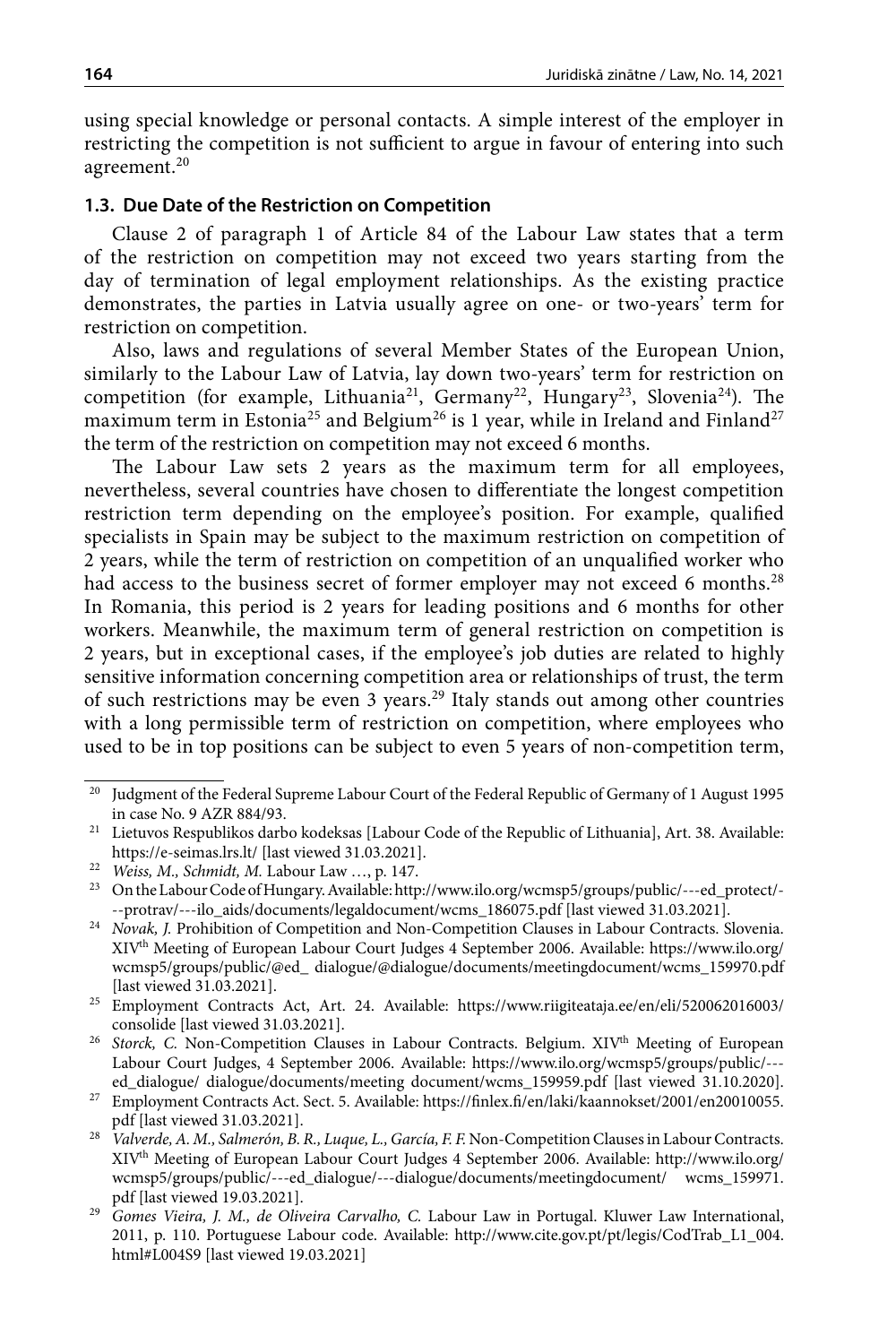while it may not exceed 3 years for other employees.<sup>30</sup> Austria has an interesting approach to competition restriction. Professional activity cannot be restricted for more than one year, nevertheless, the employer is entitled to enter into such agreement with a person whose monthly income exceeds the defined threshold which is determined by the Austrian Federal Ministry of Labour, Social Affairs, Health and Consumer Protection on annual basis.<sup>31</sup>

Approach to maximum term chosen by Latvia is generally considered reasonable because, on the one hand, it can provide sufficient protection of employer's interests (in contrary to a rather short term of 6 months) and, on the other hand, if an employee were subject to a term exceeding 2 years and he would not work in his or her speciality, he could face a risk of losing the qualification entailing loss of competitiveness in the labour market in future. Judgements of several countries' courts imposing life-long restrictions on competition must be marked as unique.<sup>32</sup>

Upon expiry of the term under the agreement, the employee can freely use their professional skills also against the former employer by working at a competing economic operator or launching one's own business in the same field.

## **1.4. Adequate Compensation for Restriction on Competition**

Payment of compensation for the entire period of restriction on competition is mandatory to keep the restriction on competition valid. The primary goal of compensation is to compensate for employee's restricted career development opportunities and providing him or her with means of subsistence.33

The Labour Law of Latvia does not provide fixed criteria for the amount of remuneration (compensation) to be paid to employees for restriction of competition after termination of employment relationships. Clause 3 of paragraph 1 of Article 84 of the Labour Law states that an agreement between the employee and employer on restriction on employee's professional activity is permissible only where the mentioned agreement obliges the employer to pay adequate compensation to the employee for compliance with the restriction on competition for the entire period of such restriction. "Adequate compensation" is an ambiguous notion or general clause in law, which must be given content in each particular case.

The amount of adequate compensation varies from case to case and no rigid boundaries can be drawn to judge the adequacy of the compensation. It can be affected by term of the restriction on competition, or the position assumed by employee, field of activity, market situation and similar factors.<sup>34</sup>

Since the Labour Law does not stipulate the amount of minimum compensation to be paid out, the lack of such regulation has been frequently criticised. Some authors have tried to define the notion of "adequate compensation", for example,

*Mammone, G. Non-Competition Clauses in Labour Contracts. Italy. XIV<sup>th</sup> Meeting of European* Labour Court Judges, 4 September 2006. Available: [http://www.ilo.org/wcmsp5/groups/public/--](http://www.ilo.org/wcmsp5/groups/public/---ed_dialogue/--dialogue/documents/meeting%20document/wcms_159966.pdf) [ed\\_dialogue/--dialogue/documents/meeting document/wcms\\_159966.pdf](http://www.ilo.org/wcmsp5/groups/public/---ed_dialogue/--dialogue/documents/meeting%20document/wcms_159966.pdf) [last viewed 19.03.2021].

Kuras, G. Non-Competition Clauses in Labour Contracts. Austria. XIV<sup>th</sup> Meeting of European Labour Court Judges, 4 September 2006. Available: [https://www.ilo.org/wcmsp5/groups/public/--](https://www.ilo.org/wcmsp5/groups/public/---ed_dialogue/---dialogue/documents/meeting%20document/wcms_159958.pdf) [ed\\_dialogue/---dialogue/documents/meeting document/wcms\\_159958.pdf](https://www.ilo.org/wcmsp5/groups/public/---ed_dialogue/---dialogue/documents/meeting%20document/wcms_159958.pdf) [last viewed 19.03.2021].

<sup>&</sup>lt;sup>32</sup> Note. Laws in such countries do not stipulate the maximum term of restriction on competition and such admissibility was examined by courts. See *Selwyn, N. M.* Selwyn's Law of Employment. 14th edition. Oxford: Oxford University Press, 2006, p. 484.

<sup>33</sup> *Rācenājs, K.* Ierobežojumi pēc darba tiesisko attiecību izbeigšanās [Restrictions after termination of employment]. *Jurista Vārds*, No. 39(492), 25.09.2007. 34 Darba likums ar komentāriem [Labour Law with comments], p. 225.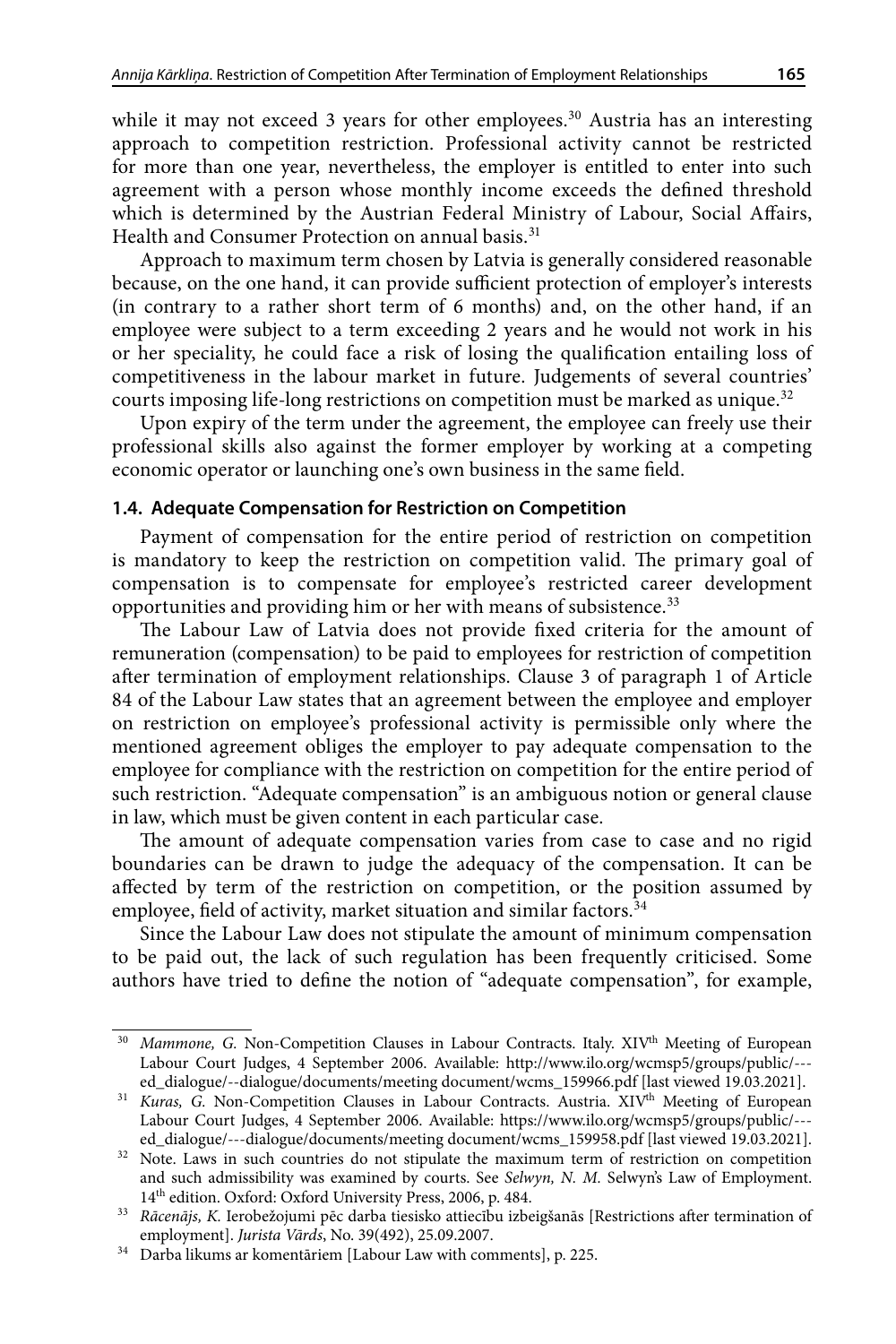a specialist in the labour law and lawyer I. Gailums pointed out that it would be fair if monthly compensation reached 60–90% of employee's average salary.<sup>35</sup>

Unlike the flexible regulation in Latvia, which gives the parties a rather extensive private autonomy in setting the compensation amount, many countries have laid down certain limits of minimum compensation in their laws and regulations. For example, compensation in France must be at least 30% of previous salary, in Lithuania – 40% of employee's average salary<sup>36</sup>, compensation in Romania must be at least 1/4 of current salary, and in Hungary – at least 1/3 of employee' previous salary $^{37}$ . Compensation in Germany $^{38}$ , Belgium $^{39}$  and Denmark $^{40}$  must equal at least one half of the current salary.

At the first glance, it may seem that the Labour Law of Latvia would also benefit from determining the minimum threshold of such compensation, but at the same time a notion "adequate payment" stated in the Labour Law gives parties some flexibility and allows choosing a mutually advantageous compensation. For example, if the restriction is rather narrow and limits employee's possibility to work for one particular competitor of the former employer, the amount of compensation could be lower than 1/3 of current salary, like the case often is in other countries.

The compensation stipulated in the agreement can be formulated as certain amount or expressed as percentage of current employee's salary, payment for work, average salary etc. And the scope of monthly compensations might as well differ, for instance, one could agree that 400 euro are paid monthly for the first half-year and 300 euro are paid for the rest of period. If the agreement to restrict competition is made upon establishing the employment relationship or during it, it is preferable to express compensation in percentage from the salary rather than as a fixed sum which could be far from *adequate compensation* concept on the moment of termination the employment relationships considering a possible inflation.

Laws and regulations of many other countries show that the compensation must be reasonable or adequate. Since a restriction on competition does not translate to prohibition on employee to work but rather a restriction on certain field of activity, the compensation must not replace all earnings a person received so far. The Labour Law does not specify a list of criteria to be used for identifying adequacy – it must be considered individually in each case.

As already mentioned, the parties may integrate an agreement to restrict competition, including the scope of the remuneration to be paid, already in the employment contract. However, it may take long before the parties terminate the employment relationships and there is a possibility that the compensation agreed

<sup>&</sup>lt;sup>35</sup> Gailums, I. Darba likums. Komentāri. Tiesu prakse [Labour Law. Commentaries. Case Law]. 2<sup>nd</sup> Book. Rīga: Gailuma juridiskā biznesa biroja izdevniecība, 2003, p. 154.

<sup>36</sup> Lietuvos Respublikos darbo kodeksas [Labour Code of the Republic of Lithuania], Art. 38(3).

<sup>&</sup>lt;sup>37</sup> On the Labour Code of Hungary. Available: [http://www.ilo.org/wcmsp5/groups/public/---ed\\_](http://www.ilo.org/wcmsp5/groups/public/---ed_protect/---protrav/---ilo_aids/documents/legaldocument/wcms186075.pdf) [protect/---protrav/---ilo\\_aids/documents/legaldocument/wcms186075.pdf](http://www.ilo.org/wcmsp5/groups/public/---ed_protect/---protrav/---ilo_aids/documents/legaldocument/wcms186075.pdf) [last viewed 12.03.2021].

<sup>&</sup>lt;sup>38</sup> Judgment of the Federal Supreme Labour Court of the Federal Republic of Germany of 22 October 2008 in case No. 10 AZR 360/08; *Spinner, G.* Kommentar zum Paragraph 611a des Bürgerliches Gesetzbuches. In: *Henssler, M., Krüger, W.* (Red.). Münchener Kommentar zum Bürgerlichen Gesetzbuch. Band 5. Schuldrecht. Besonderer Teil II. §§ 535–630h. 8. Aufl. München: C. H. Beck, 2020, § 611a, Rn. 1148.

<sup>&</sup>lt;sup>39</sup> Clifford Chance. Employment and Benefits in the European Union. London: Clifford Chance LLP, 2007, p. 12.

<sup>40</sup> International Business Publications. Denmark Investment and Business Guide. Volume 1. Strategic and Practical Information. Washington: International Business Publications. USA, 2015, p. 130.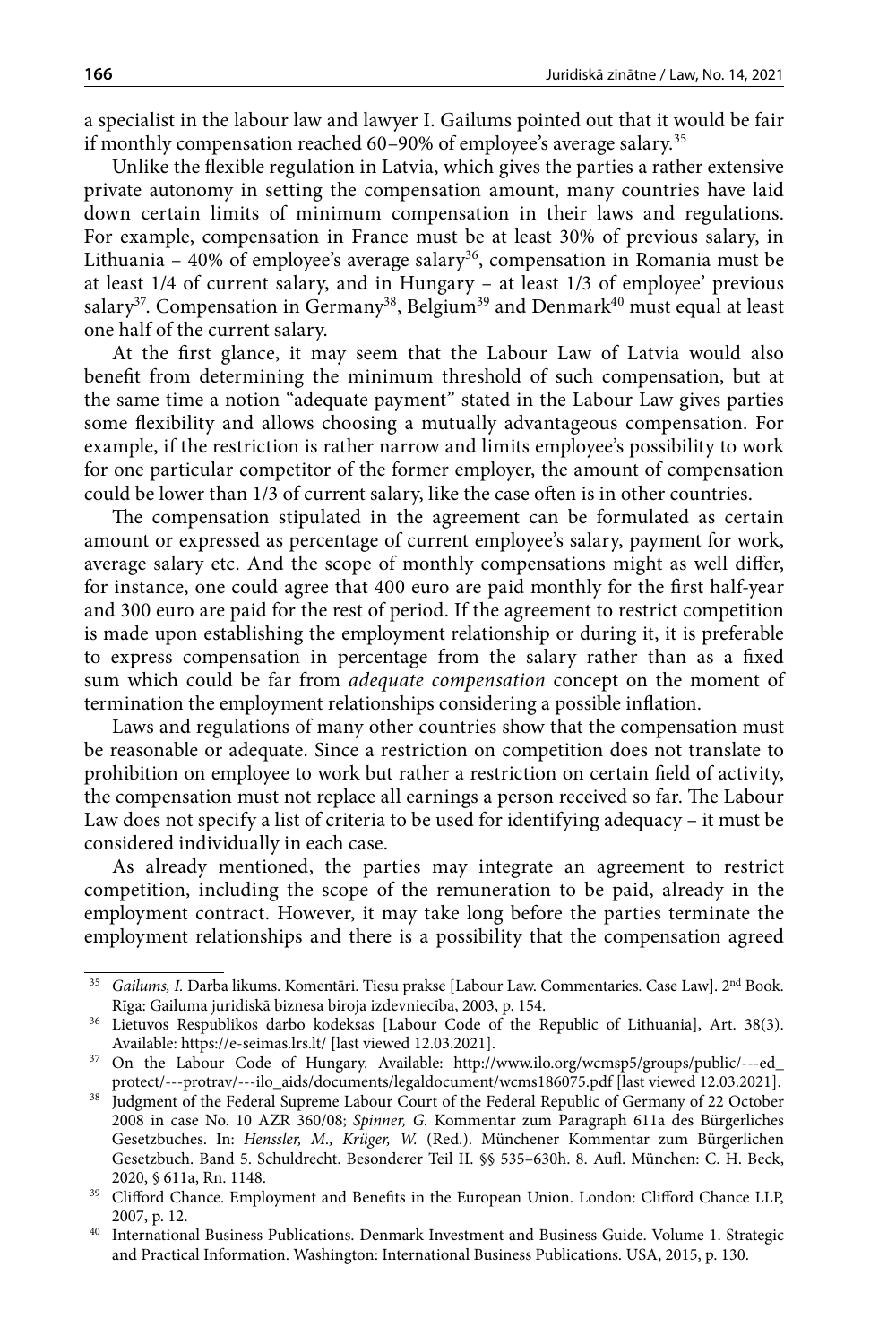is no longer adequate for the updated market salary at the moment of employment termination. Thus, in order to assess rationality and fairness of compensation, one should look at the situation when the restrictions are actually imposed rather than once agreed on in the contract.

The current case law does not permit to draw general objective conclusions about the amounts of adequate compensation. It can be concluded from the case law that the range of compensations in Latvia is rather impressive, at the same time, the type and scope of restrictions stated in these agreements are essentially different<sup>41</sup>. For example, laws and regulations of Lithuania did not have a comprehensive rules on restriction on competition and hence the amount of compensation to be paid before the new (applicable) Labour Code was adopted in 2017; nevertheless, in 2013, the Supreme Court of Lithuania, examining a case, also assessed the adequacy of compensation in the context of scope of restrictions and decided that the compensation amounting to 9% of the employee's previous salary, given the restrictions imposed on this employee, was too low and therefore did not meet the principle of honesty and fairness.<sup>42</sup>

There is an opinion found in the legal literature that if a minute compensation is offered for restriction on competition, i.e., 10% of average salary, the employee will not have resources to achieve that, and court declares such agreement as invalid due to unfair conditions.<sup>43</sup> When deciding on the amount of adequate payment, each case must be viewed individually. The court should look both on period bound for restriction on compensation and position assumed by the employee, employee's education and previous experience, field of activity and general situation in the labour market.

Before adoption of the amendments in 2017, the Labour Law did not govern the moment of payment of the compensation, i.e., it merely stipulated that compensation shall be paid monthly and it shall be paid for entire period of restriction. Back then, the Senate of the Supreme Court, when examining the procedure of compensation for restriction on competition, had ruled that such compensation can be paid out both after termination of the employment relationships and in advance, before termination of employment relationships, and this choice should be agreed by the parties alone.<sup>44</sup> Amendments of 2017 specified clause 3 of paragraph 1 of Article 84 stated that the compensation shall be paid

<sup>41</sup> For example, in the judgment of Sigulda court of 14 February 2007 in case No. C35045806 (not published) the amount of compensation is set at LVL 40; In the judgment of the Riga City Zemgale Suburb Court of 6 March 2008 in the case No. C31127906 (not published) the amount of remuneration is set at LVL 250; In the judgment of the Riga District Court of 18 December 2009 in case No. C33287709 (not published) the amount was determined LVL 580.13 for the first three months, then in the amount of LVL 348.08 for 9 months and in the amount of LVL 116.03 for the last twelve months. For example, in a case, the Kurzeme Regional Court has acknowledged that the compensation paid to an employee of LVL 25 for a restriction of competition and later LVL 70 per month is not appropriate and fair. (See Judgment of 9 January 2008 of the Department of Civil Cases of the Senate of the Supreme Court of the Republic of Latvia in case No. SKC-6.)

<sup>42</sup> *Viešūnaite, V.* How to Conclude a Valid Lithuanian Non-Competition Agreement. Available: http://triniti. ee/en/archives/4420 [last viewed 12.03.2021].

<sup>43</sup> *Gailums, I.* Darba likums [Labour Law], p. 155.

<sup>44</sup> Latvijas Republikas Augstākās tiesas Senāta Civillietu departamenta 2008. gada 26. novembra spriedums lietā Nr. SKC-424/2008 [Judgement of the Department of Civil Cases of the Senate of the Supreme Court of the Republic of Latvia of 26 November 2008 in case No. SKC-424/2008]. In: Latvijas Republikas Augstākās tiesas Senāta Civillietu departamenta spriedumi un lēmumi 2008 [Judgments and decisions of the Department of Civil Cases of the Senate of the Supreme Court of the Republic of Latvia 2008], pp. 465–474.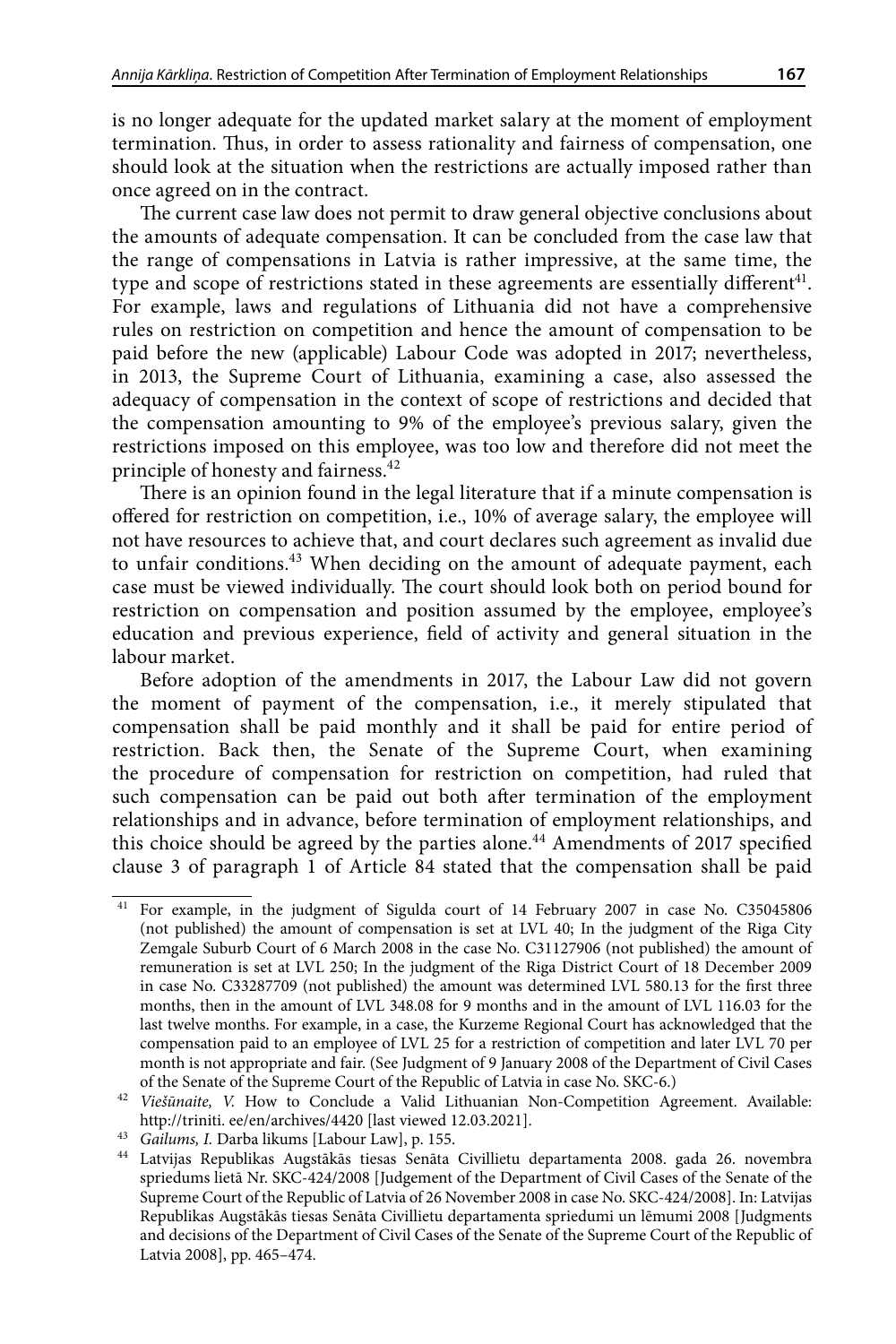monthly "following the termination of employment relationships", meaning that the law prohibited paying the compensation in advance, during the employment relationships.

Other countries do not have a uniform regulation of the moment of the compensation payment, for example, a compensation for compliance with noncompete obligation in Italy can be paid also during the period of employment relationships,45 nevertheless, in majority of countries, the compensation is paid after termination of the employment relationships<sup>46</sup>, for example, in Germany it is stated that such compensation is to be paid every month for the period of restrictions.<sup>47</sup>

Even though parties enjoy a rather extensive freedom of choice when it comes to the content of agreement to restrict competition, the payment of compensation should not be bound to certain circumstances, stating that the compensation is paid only where the former employee is proved to be working for employer's rival and in similar events. Here, Articles 1551 and 1558 of the Civil Law (hereinafter referred to as "CL") on suspensive condition will not apply.<sup>48</sup>

Issue on the amount of compensation in Latvian case law is rather poorly debated, however, the Supreme Court in its judgement of 2007 analysed some possible criteria of adequate compensations. The Supreme Court pointed out linking the amount of agreed compensation to employee's education, skills and possibilities is not reasonable without identifying the ways the education and skills were a precondition to assuming given position. It does not matter if the employee, having education and set of skills, could do other kind of job too, when assessing compliance of compensation for the restriction on competition with requirements put forth in said legal provision, if the employee chose to work in that position and consented to the compensation under agreement. Given the circumstances established by the district court, i.e., that after ending the employment relationships with the employer for whom he worked as a car seller, the employee started working for other employees with job duties also related to car selling, the court based on unsubstantiated criteria – compensation for restriction on competition – for deciding this issue. At the same time, the proposed criteria regarding the salary offered by the rival contradicts the statutory goal of competition restriction – to protect employer from professional activity of employee which may compete with employer's business (clause 1 of paragraph 1 of the Labour Law) – and therefore it is not applicable to interpretation of clause 3 of paragraph 1 of Article 84. Thus, by proposing wrong criteria for deciding an issue on whether the remuneration under agreement is to be admitted as fair, the court misinterpreted clause 3 of paragraph 1 of Article 84 of the Labour Law.49

In the context of compensation amount a judgement of 2019 by the Civil Court Panel of Riga Regional Court draws attention.<sup>50</sup> The merits of this case were that

<sup>45</sup> *Mammone, G.* Non-Competition Clauses … 46 *Storck, C.* Non-Competition Clauses …

<sup>47</sup> *Spinner, G*. Kommentar zum Paragraph 611a des Bürgerliches Gesetzbuches. , § 611a, Rn. 1148.

<sup>48</sup> See, e.g., the judgment of the Riga District Court of 17 December 2013 in case No. C33334313 (not published and has not entered into force due to the concluded settlement).

<sup>49</sup> Latvijas Republikas Augstākās tiesas Civillietu departamenta 2007. gada 29. augusta spriedums lietā Nr. SKC-560/2007 [Judgement of the Department of Civil Cases of the Senate of the Supreme Court of the Republic of Latvia of 29 August 2007 in case No. SKC-560/2007] (not published).

<sup>50</sup> Rīgas apgabaltiesas Civillietu kolēģijas 2019. gada 15. augusta spriedums lietā Nr. C32179317. [Judgment of the Chamber of Civil Cases of the Riga Regional Court of 15 April 2019 in case No. C32179317]. Available: <https://manas.tiesas.lv/>[last viewed 01.04.2021].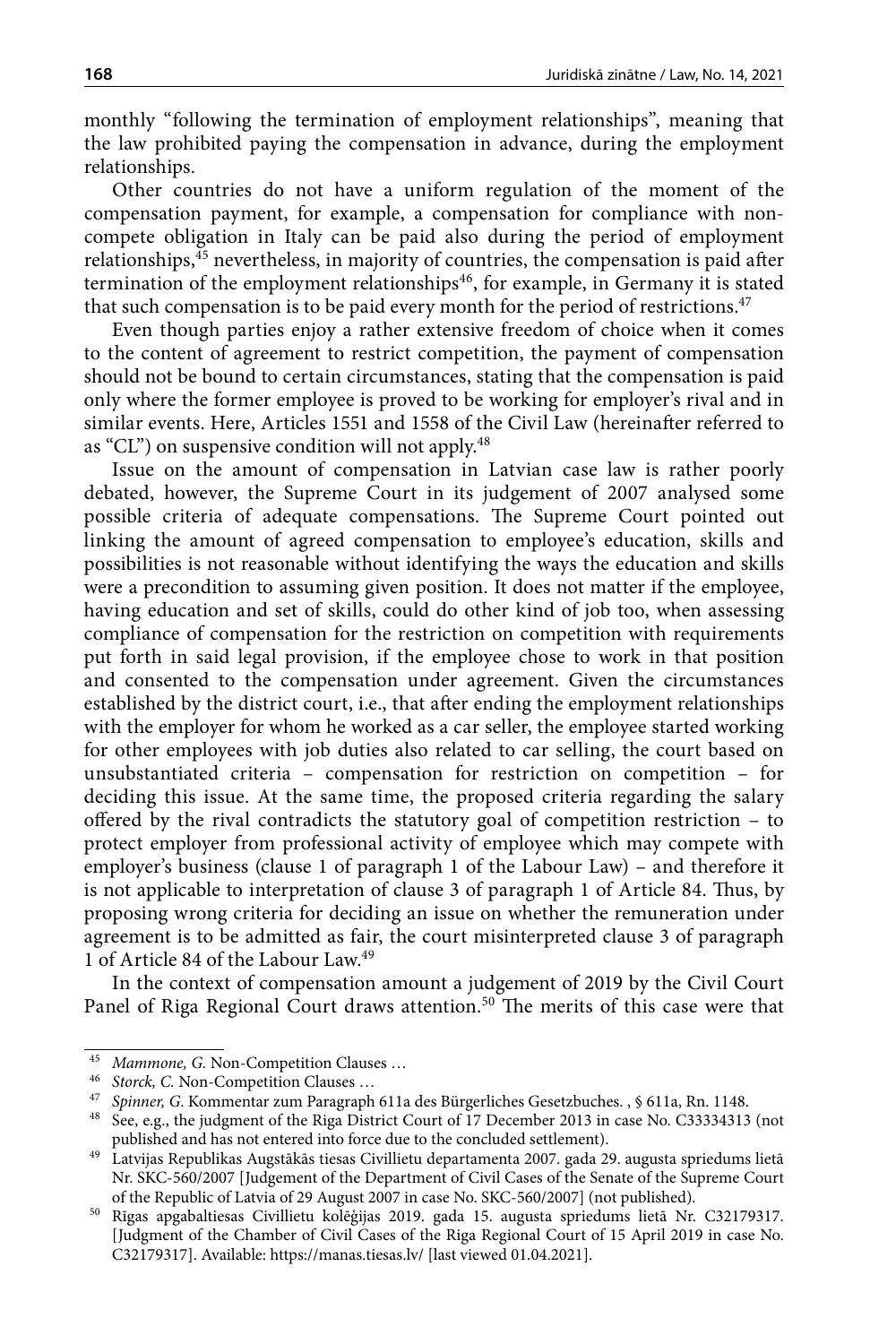the parties entered an employment contract in 2012, whereby the employer hired the employee as a car technician with a stipulated salary of 284.57 euro per month, and this amount was increased to 375 euro per month with later amendments. By entering into the employment contract, the parties had agreed that in order to prevent competing with the employer's business, the employee was not entitled to pursue professional activity or work for another employer in a way that created competition to former employer's business in the territory of Latvia, Lithuania and Estonia for two years after termination of employment relationships. The employer agreed to initially pay for such restriction on competition a monthly compensation of 14.23 euro, increasing that amount later to 15 euro monthly. The employment contract stipulated the penalty for violation the non-competing obligation equals to 24 monthly salaries.<sup>51</sup> The employer found out that the employee had started employment relationships with another employer specialising in car maintenance (thus creating a competition to the company of the former employer) within two years after termination of employment relationship, therefore, the first filed a case in the court against the former employee demanding the return of all monthly compensations paid plus a contractual penalty, as stated in the employment contract. The initial amount of the contractual penalty calculated by the employer was 9,000 euro, however, it was recalculated in compliance with Articles 1 and 1717 of the Civil Law, and an action was brought to the court demanding payment of contractual penalty of 3 000 euro. The employee, in his turn, responded with a counter-action, requesting that the relevant clauses in the employment contract are declared invalid. When examining this dispute in a court of second instance, the court rejected employee's argument that monthly compensation of 15 euro for compliance with non-competition obligation was not adequate. The Regional Court stated:

*claimant's objections were declared on the moment he was demanded to return the compensation and pay contractual penalty, given that the employee had violated the restriction on competition.* [..] *During validity period of the employment contract and also on the moment of signing the amendments, the employee did not raise any objections regarding the restriction on competition or amount of compensation under that agreement. Thereby the employee expressed his consent to the restriction on compensation, compensation payment and its amount as offered by the employer.*

Concerning the amount of the contractual penalty, the court concluded that it was not adequate and decided to recover a contractual penalty of 750 euro from the former employee.<sup>52</sup>

## **1.5. Notion of the Field of Activity**

As noted above, paragraph 2 of Article 84 of the Labour Law states that competition restriction may apply only to the field of activity whereof the employee was hired during the employment relationships. The employer is not entitled to impose overly wide restriction on competition, it must be commensurable and serve the interests of both parties.<sup>53</sup>

<sup>51</sup> Rīgas apgabaltiesas Civillietu kolēģijas 2019. gada 15. augusta spriedums lietā Nr. C32179317. [Judgment of the Chamber of Civil Cases of the Riga Regional Court of 15 April 2019 in case No. C32179317], p. 1. Available: https://manas.tiesas.lv/ [last viewed 01.04.2021].

<sup>52</sup> Ibid., pp. 4–5.

<sup>53</sup> *Miller, R. L., Jentz, G. A. Fundamentals of Business Law: Excerpted Cases.* 2<sup>nd</sup> edition. Mason: South-Western Cengage Learning, 2009, p. 202.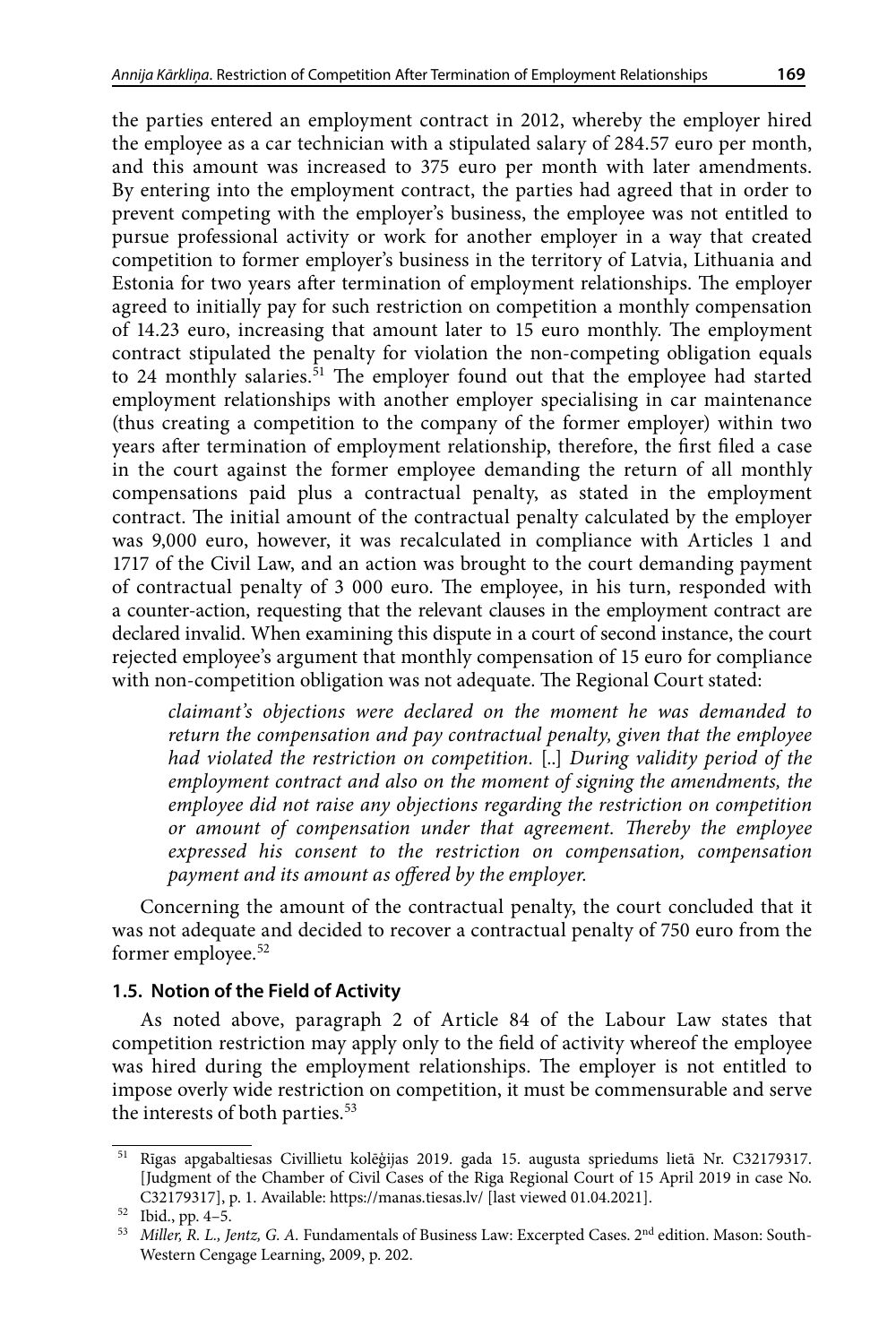The Senate of the Supreme Court has admitted that specifying the fields of activity subject to restriction in the agreement is not a mandatory prerequisite for its validity because the mentioned legal provision does not demand the competing field or industry subject to restriction where the former employee is not entitled to work after termination of employment relationships be included in the agreement since it is already provided for by the law.<sup>54</sup> In this way, even if the agreement to restrict competition fails to list the fields of activity where the employee may not operate after termination of employment relationships in greater detail, paragraph 2 of Article 84 of the Labour Law states that the restriction of professional activity of the employee applies merely to the field where employer operates, besides taking into account the position and job duties of the employee. For example, if an agreement on competition restrictions was signed by a food technologist who previously worked in the meat processing sector, there would be no grounds to restrict his right to work in the confectionery sector.

The Supreme Court in its judgement of 9 January 2008 in case No. SKC-6 shared the conclusion of lower instance courts that a restriction on competition imposed on a secretary, who has worked for a car sales company which generally prohibits working in any company operating in the field of car or spare part and accessory sales, maintenance, repair, rent or lease, being an employee of such company and providing professional consultations to a company or entrepreneur related to any of these lines of direction, to be incommensurate and unreasonable.<sup>55</sup>

### **1.6. Type and Scope of Restriction on Competition**

In compliance with paragraph 4 of Article 84 of the Labour Law, type and amount of compensation for competition formulated in a written form is a prerequisite of agreement's validity.

Sometimes notions *type* and *scope* of restriction have caused confusion because the practice has seen cases where parties refer to an argument that contract does not contain one of these elements – either type or scope, – and have tried to insist on invalidity of such agreement. For example, the Supreme Court in its judgement, arguing against the appellant who insisted that there were no type and scope of restriction on competition provided in the agreement, gave definitions to notions "type" and "scope", explaining that in context of this case, *type* of restriction is – not to enter in employment relationships with other light vehicle sales companies, and scope – at least not to work as the seller in other light and off-road vehicle sales companies.<sup>56</sup>

Latvijas Republikas Augstākās tiesas Senāta Civillietu departamenta 2008. gada 26. novembra spriedums lietā Nr. SKC-424/2008 [Judgement of the Department of Civil Cases of the Senate of the Supreme Court of the Republic of Latvia of 26 November 2008 in case No. SKC-424/2008]. In: Latvijas Republikas Augstākās tiesas Senāta Civillietu departamenta spriedumi un lēmumi 2008 [Judgments and decisions of the Department of Civil Cases of the Senate of the Supreme Court of the Republic of Latvia 2008], pp. 465–474.

<sup>55</sup> Latvijas Republikas Augstākās tiesas Senāta 2008. gada 9. janvāra spriedums lietā Nr. SKC-6/2008 [Judgement of 9 January 2008 of the Department of Civil Cases of the Senate of the Supreme Court of the Republic of Latvia in case No. SKC-6/2008] (not published).

<sup>56</sup> Latvijas Republikas Augstākās tiesas Senāta Civillietu departamenta 2008. gada 26. novembra spriedums lietā Nr. SKC-424/2008 [Judgement of the Department of Civil Cases of the Senate of the Supreme Court of the Republic of Latvia of 26 November 2008 in case No. SKC-424/2008]. In: Latvijas Republikas Augstākās tiesas Senāta Civillietu departamenta spriedumi un lēmumi 2008 [Judgments and decisions of the Department of Civil Cases of the Senate of the Supreme Court of the Republic of Latvia 2008], pp. 465–474.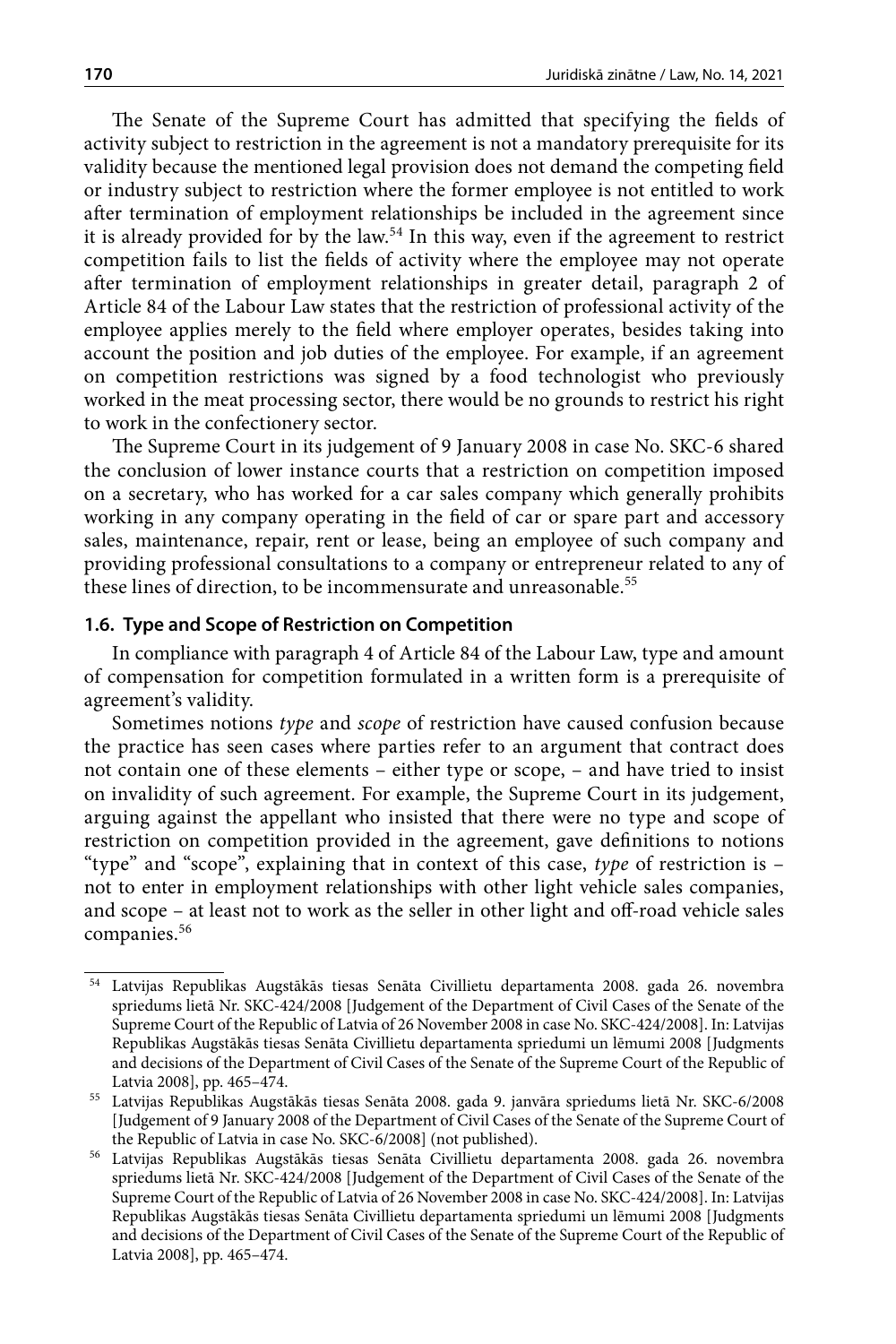Amendments to the Labour Law of 2017, adding paragraph 5 to Article 84, brings some clarity on what the types of restriction on competition are. Paragraph 5 of Article 84 of the Labour Law lists the main types of restrictions on competition, i.e., prohibition to work for competitors of former employer, prohibition to launch own business which competes with former employer, as well as prohibition to poach customers and employees of the former employer, however, this list of types of restrictions is not exhaustive.

### **1.7. Understanding the Place of Restriction on Competition**

Similarly to the field of activity, type and scope of the restriction on competition, also the place of restriction on competition (territorial scale) is directly associated with employer's economic activity. In order to evaluate validity of the place of restriction on competition, each case must be examined separately, i.e., what is the territory where employer conducts his business and employs the staff.

The territory subject to restriction can be a village, town or city, county, state or even a group of countries. For example, in international companies which operate in a number of countries, agreement often imposes restriction on competition both in Latvia and other countries where the company operates, and such practice is supportable. When defining the territory, one must stick to reasonable criteria, for example, it would be fair to impose a territorial restriction only where the former employer already runs business in that territory or clearly intends to launch business there shortly; however, there are no grounds for prohibition to enter into employment relationships in countries where the employer does not plan to operate.

Latvian case law in one particular case has also examined commensurability of territorial restriction and the court ruled in that case that a restriction is commensurable for Latvia, whereas incommensurable for Lithuania and Estonia, and therefore the last ones were declared invalid.<sup>57</sup>

# **2. Consequences from Restriction on Competition Failing to Meet the Statutory Preconditions**

Paragraph 3 of Article 84 of the Labour Law states that an agreement to restrict competition is not valid to an extent it is deemed to be an unfair restriction of future professional activity of the employee given the type, scope, place and time of competition restriction and compensation to be paid out to the employee.

The Supreme Court has decided that "said legal provision links declaring the agreement invalid to a limitation – to an extent the defined type, scope, place and time and also compensation amount are found unfair."58 Therefore, for instance, if an agreement specifies excessively large territory subject to the restriction on competition it does not mean that agreement on competition restriction will lose force entirely, but rather just that particular provision which is considered to be unfair restriction of employee's future professional activity. The Supreme Court in its judgment demonstrated the so-called "blue pencil rule"<sup>59</sup>, namely, that paragraph

 $^{57}\;$  Latvijas Republikas Augstākās tiesas Senāta 2007. gada 29. augusta spriedums lietā Nr. SKC-560/2007 [Judgement of the Department of Civil Cases of the Senate of the Supreme Court of the Republic of Latvia of 29 August 2007 in case No. SKC-560/2007] (not published).

 $^{58}$  Ibid.<br> $^{59}$  More

<sup>59</sup> More about "*blue pencil rule*" see *Pivateau, G. T.* Putting the Blue Pencil down: An Argument for Specificity in Noncompete Agreements. *Nebraska Law Review*, Vol. 84, No. 3, 2008. Available: [http://](http://papers.ssrn.com/sol3/papers.cfm?abstract_id=1007599) [papers.ssrn.com/sol3/papers.cfm?abstract\\_id=1007599](http://papers.ssrn.com/sol3/papers.cfm?abstract_id=1007599) [last viewed 12.03.2021].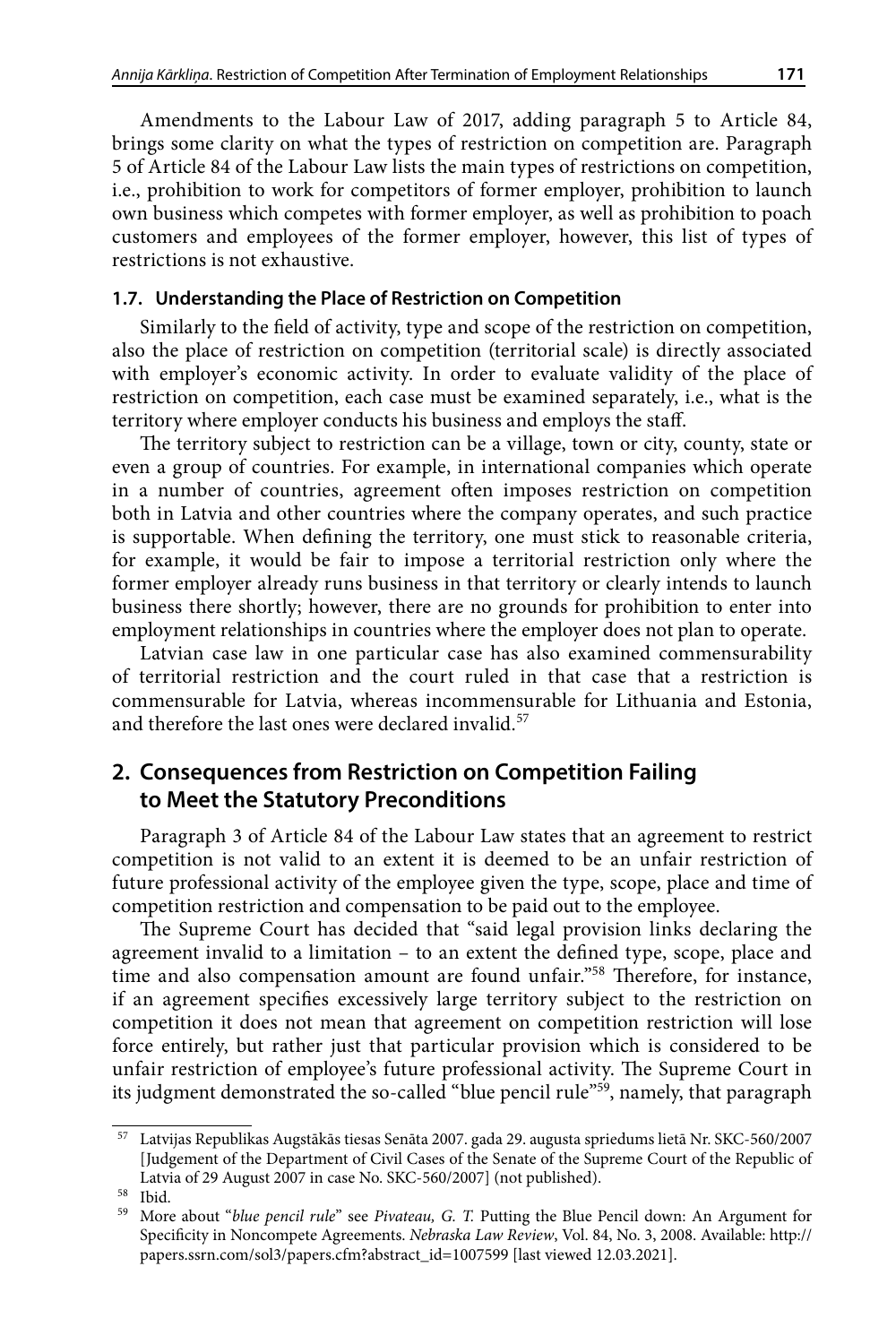4 of Article 84 of the Labour Law entitles the court to declare an agreement to restrict competition after termination of employment relationships invalid only in section which is deemed to be an unfair restriction of future professional activity of the employee. In this case it was concluded that conditions restricting the employee's possibility to work in Lithuania and Estonia were incommensurate, yet they were adequate for Latvia, and therefore there were no grounds for invalidating the entire agreement. The court retains provisions which in given circumstances are not considered an unfair restriction of future professional development of the employee and declares provisions which are unfair in given circumstances invalid, therefore as if "rewriting" the very agreement.<sup>60</sup>

The so-called "blue pencil rule" entitles the courts either to (1) cross out provisions from the agreement which are declared by the court as unfair restrictions of employee's further professional development, leaving in force only those with statutory compliance, or (2) actually amend the agreement entered into by the employer and employee and include new provisions serving the parties' interests.<sup>61</sup> National regulations of each country concerning application of the blue pencil rule differ in that majority of countries have given the court a right to cross out unfair conditions and leave others intact.

For example, German courts apply the blue pencil rule and where the conditions of agreement are too wide and ambiguous or where employee's rights are excessively restricted, they "rewrite" conditions of agreement signed by the parties, or to be more specific – exclude provisions which are non-compliant in court's view $62$ . Court rights in the U.S. State of Texas in terms of editing the competition restrictions are even ampler, i.e., not only the court may delete clauses, but also supplement the agreement with new ones, bringing parties' interests to balance.<sup>63</sup> Meanwhile, Italy employs a contrary principle which does not entitle a court to modify an agreement signed between employer and employee. Italian courts, referring to the private nature of such agreement, have decided that a court is not in a position to amend or change the provisions contained therein. The court may only evaluate whether the mentioned agreement complies with legal provisions and is valid, or alternatively restricts employee's rights and therefore is to be declared invalid.<sup>64</sup>

Even though the Supreme Court of the Republic of Latvia has recognised admissibility of the blue pencil rule in its practice, the Labour Law fails to provide a clear answer about the scope of applicability of that rule. The author believes that Latvian legal system should accept court's authority to declare invalid and delete conditions of an agreement which are incommensurable and too restrictive on one party, however, the court should not be allowed to actually amend the agreement

<sup>60</sup> Tiesu prakse lietās par individuālajiem darba strīdiem [Case law on individual labour disputes].

<sup>&</sup>lt;sup>61</sup> *Pivateau, G. T. Putting ...* 

<sup>&</sup>lt;sup>62</sup> Eylert, M. Non-Competition Clauses in Labour Contracts. Germany XIV<sup>th</sup> Meeting of European Labour Court Judges 4 September 2006. Available: http://www.ilo.org/wcmsp5/groups/public/-- ed\_dialogue/---dialogue/documents/meeting document/wcms\_159962.pdf [last viewed 12.03.2021]. See also: *Spinner, G.* Kommentar zum Paragraph 611a des Bürgerliches Gesetzbuches., § 611a, Rn. 965; Judgment of the Federal Supreme Court of the Federal Republic of Germany of 18 February 2016 in case No. III ZR 126/15, para. 37.

<sup>63</sup> United States District Court, S. D. Texas, Houston Division. January 12, 2009. *TransPerfect Translations, Inc. v. Leslie.* Available: [https://www.courtlistener.com/opinion/1902491/transperfect](https://www.courtlistener.com/opinion/1902491/transperfect-translations-inc-v-leslie/)[translations-inc-v-leslie/](https://www.courtlistener.com/opinion/1902491/transperfect-translations-inc-v-leslie/) [last viewed 02.04.2021]; *Osis, G.* Konkurences ierobežojums pēc darba tiesisko attiecību izbeigšanās [Restriction of competition after termination of employment relations]. Rīga: Latvijas Universitāte, 2019, pp. 22–23.

<sup>64</sup> *Mammone, G.* Non-Competition Clauses …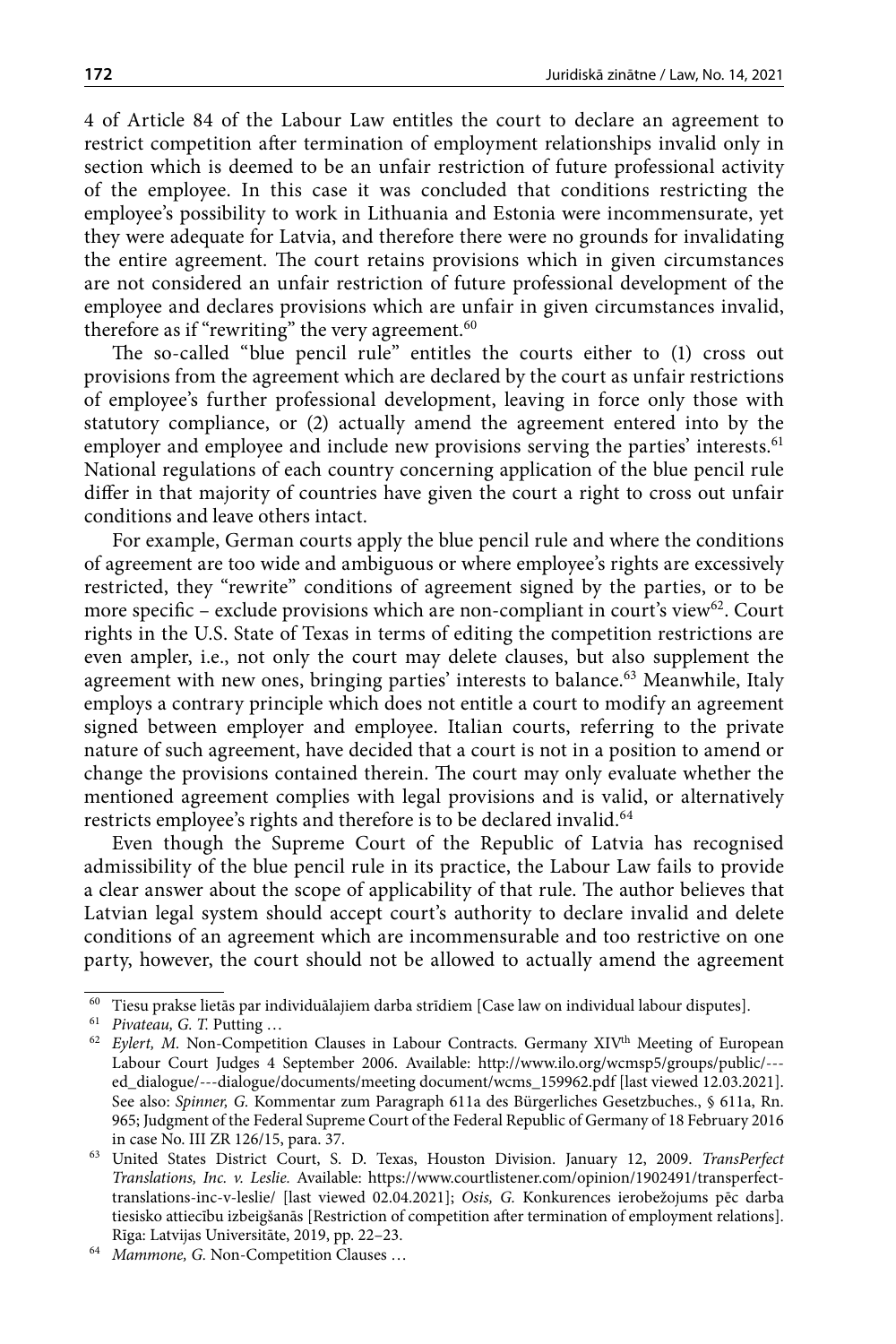entered into by and between the employer and employee and add new provisions. The court already performs its duty by declaring the incommensurate conditions of the agreement invalid – thus preventing conditions which deteriorate the legal situation of the employee or employer.

By applying paragraph 3 of Article 84 of the Labour Law, the court evaluates and gives content to notion "unfair restriction of professional activity". The court may not translate it wider, and it must scrutinise each criterion separately, and if it declares one of the agreement's provisions to be an unfair restriction of further professional development of the employee, the agreement to restrict competition must be declared invalid in relevant points.<sup>65</sup>

If the parties failed to comply with provisions of paragraph 4 of Article 84, namely, that the agreement on restriction on competition must be prepared in a written form, and the parties were found to agree on competition restrictions verbally and then violate these provisions (i.e. employer pays compensation, besides the employee complies with the agreed restriction on competition), then failure to comply with the written form should not automatically render the competition restrictions invalid (see Article 1488 of  $CL$ )<sup>66</sup>.

# **3. Responsibility for Violation of the Restriction on Competition and Reinforcement of Liability**

Sometimes in practice there are situations where one of parties does not want to fulfil their liabilities after signing an agreement to restrict competition, for example, a former employer no longer pays the agreed monthly compensation, or alternatively, the second most frequent case, when an employee, in contrary to the agreement, does not comply with the type or scope of competition restrictions and enters new legal relationships.

If the employer has violated conditions of the agreement, i.e., does not pay a compensation – it does not entitle the employee to violate provisions of the agreement by unilaterally withdrawing from it, unless such right is explicitly stipulated. In this case, Article 1588 of CL applies, and it states that one party may not withdraw from the agreement without a consent of other party even if the latter fails to perform it and because that party does not perform it. In this situation, the employee must put Article 1589 of CL into action, i.e., the employee is entitled to demand performance of agreement, that is to say – payment of compensation. The employee is also entitled to request recovery of interest set by law on the basis of Article 1765 of CL. The employee is likewise entitled to request cancelling of entire agreement on the basis of Article 1663 of CL.

On the other hand, if the employee has violated non-competition obligations, the employer has several means of civil protection to protect their rights, i.e.,

- 1) a right to oblige to perform the agreement (i.e., not to engage in competing activities, Article 1589 of CL);
- 2) to recover loss from employee (Article 1779 of CL);
- 3) to recover the agreed contractual penalty (Article 1716 of CL);
- 4) reclaim the competition compensation paid out for the period when the employee violated the agreement (Article 2389 of CL);

<sup>65</sup> Tiesu prakse lietās par individuālajiem darba strīdiem [Case law on individual labour disputes].

<sup>66</sup> Civillikums [The Civil Law] (28.01.1937). Available: [https://likumi.lv/ta/en/en/id/225418-the-civil](https://likumi.lv/ta/en/en/id/225418-the-civil-law)[law](https://likumi.lv/ta/en/en/id/225418-the-civil-law) [last viewed 11.03.2021].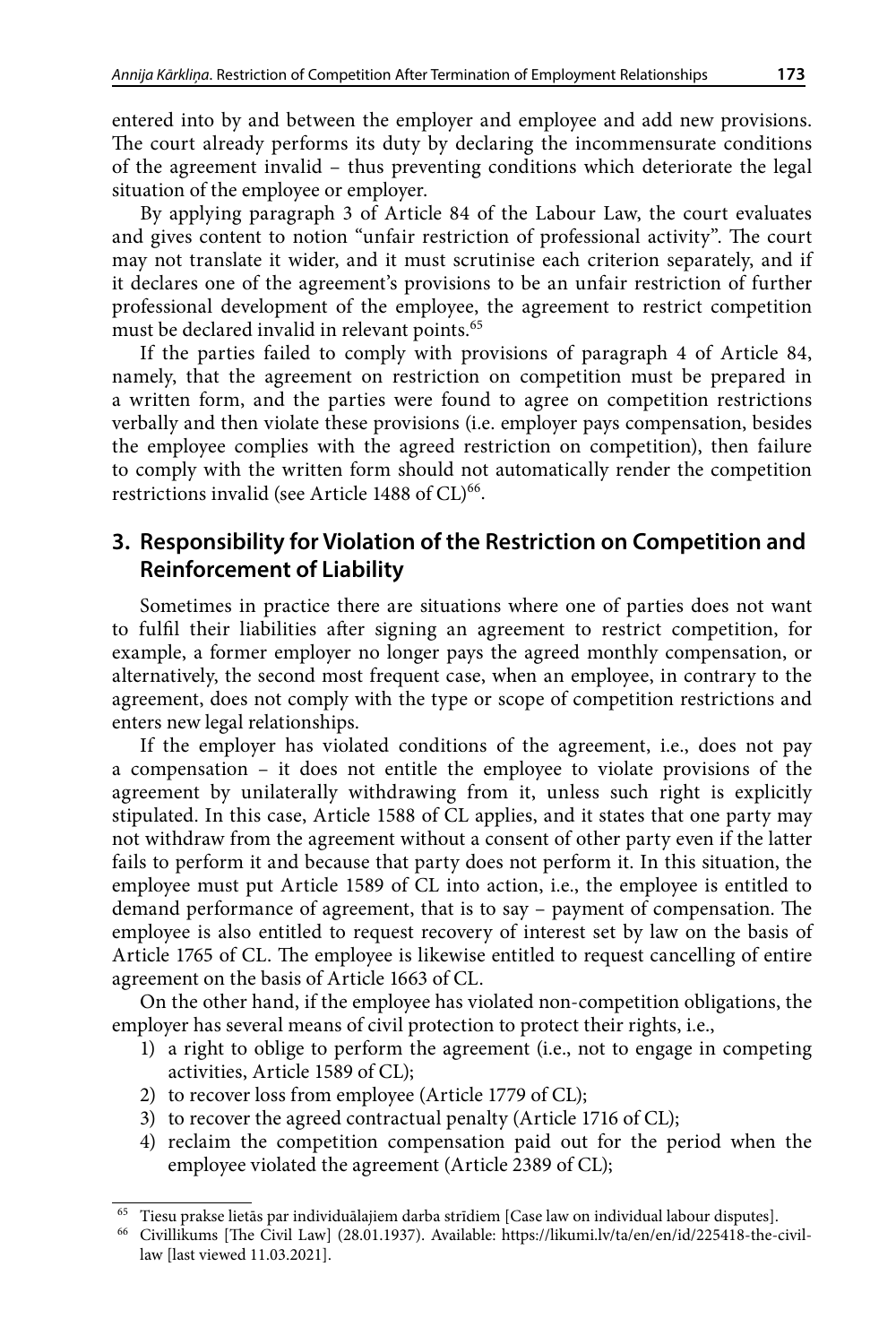- 5) to recover interest set by law (Article 1765 of CL);
- 6) to request annulment of the agreement (Article 1663 of CL);
- 7) to refer to default on obligations as a reason for withholding further payments to the employee due to violation of prohibition to compete (Article 1591).

The first of mechanisms – the right to oblige the former employee to perform what was agreed may be tardy and inefficient, for example, the employer might learn rather late that the employee violates the provisions of the agreement and given the long duration of examination of cases in courts, it may result in lost basis of the claim and enforcement of the claim may turn out impossible (especially if restriction on competition is short-term).

Regarding the compensation for damage, it might be difficult to prove the loss, as the employee must prove the scope of loss which is hard to do in real life.

The most efficient mechanism for protecting the interests of a former employer is reinforcement of liabilities with contractual penalty. The employee, for the purpose of protecting his legal interests, can find it useful to include contractual penalty in agreement to restrict competition – then it would suffice to merely establish the fact of violation on employee's part to create a basis for demanding the employee to pay the contractual penalty according to Article 1716 of CL as for full default on obligations.

Also, legal doctrine of Germany has admitted that it is often not enough to request refraining from an activity and claim for damages to keep the employee from violating the non-compete obligation (because due to its complicated structure they may lack effectiveness), the obligation of employee to comply with competition restriction can be reinforced with a contractual penalty (integrating it in general transaction provisions, too).<sup>67</sup>

The case law regarding the reinforcement of liability in area of restrictions on competition has changed over the years. Until 2008, an opinion existed both in the literature and case law that the Labour Law does not offer contractual penalty as the reinforcement of liability, and Article 6 of the Labour Law invalidates provisions of an employment contract which, in contrary to the legislative acts, deteriorate employee's situation.<sup>68</sup> The Supreme Court with its judgement of 4 June 2008 in case No. SKC-377 changed the long-existing case law regarding including a contractual penalty for violation of professional activity restriction in the employment contract.<sup>69</sup> In the aforementioned judgement, the Supreme Court has arrived at a conclusion that it follows from Article 84 of the Labour Law that agreement to restrict competition does not affect the legal situation of the employee during employment relationships, but it applies to time period after discontinuation of employment relationships – agreement on competition restriction comes in force when the employment contract is no longer in force and concurrently – when a person has lost the status of employee.<sup>70</sup> Considering the aforementioned, the

<sup>67</sup> *Spinner, G*. Kommentar zum Paragraph 611a des Bürgerliches Gesetzbuches, § 611a, Rn. 1155.

<sup>68</sup> Latvijas Republikas Augstākās tiesas Senāta Civillietu departamenta 2008. gada 9. janvāra spriedums lietā Nr. SKC-6/2008 [Judgement of 9 January 2008 of the Department of Civil Cases of the Senate of the Supreme Court of the Republic of Latvia in case No. SKC-6/2008] (not published).

<sup>69</sup> Latvijas Republikas Augstākās tiesas Senāta Civillietu departamenta 2008. gada 4. jūnija spriedums lietā Nr. SKC-377/2008 [Judgement of the Department of Civil Cases of the Senate of the Supreme Court of the Republic of Latvia of 4 June 2008 in case No. SKC-377/2008]. Available: http://www. at.gov.lv/ info/archive/department1/hronologiskaseciba/2008/ [last viewed 23.03.2021]. $^{70}$   $\,$  Ibid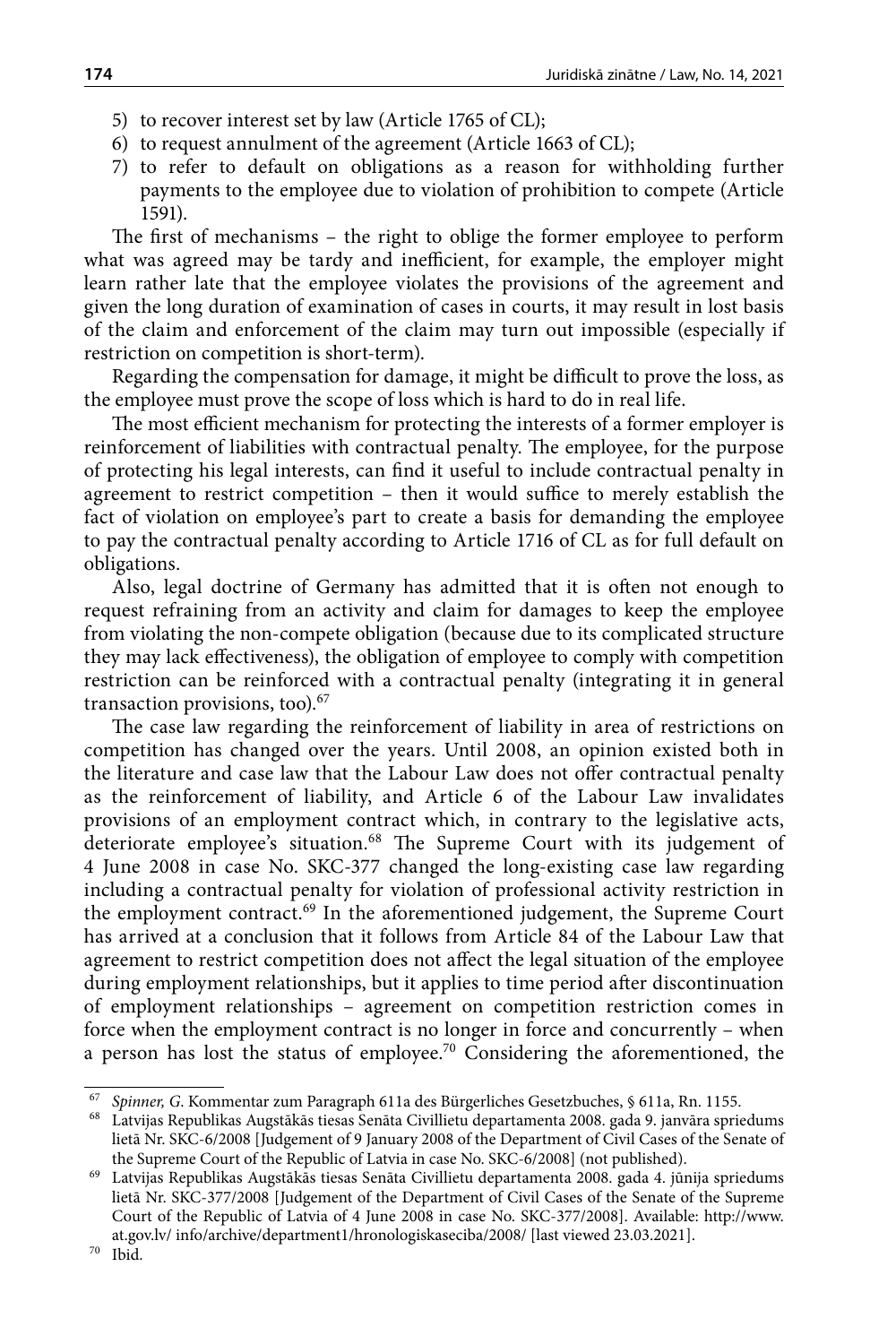Supreme Court concluded that, interpreting clauses 28 and 84 of the Labour Law as to their essence and content, agreement on restriction on competition must be recognised as an independent agreement,<sup>71</sup> and contractual penalty can be added as a measure of reinforcement of liability. The Supreme Court in its judgement ruled that under the circumstances where the parties have consented without deceit, fraud or duress to the agreement with stipulated restrictions on professional activity after termination of employment relationships and by signing that agreement expressed their will to fulfil the liability, it is only reasonable to stipulate another measure to reinforce the liability.72 The court has argued the reasonableness of contractual penalty by stating that in a situation where agreement to restrict competition is declared legal, and it can be found that former employee has violated it, however, no civil sanctions are applicable, Article 84 of the Labour Law becomes merely a declarative provision and business interests of the employer remain unprotected. In this situation, the mentioned provision would actually lose its meaning. Departing from a presumption that inclusion of Article 84 in the Labour Law has allowed the legislator to operate with a particular intention, it must be admitted that it has reasonably allowed application of measures that reinforce liability. Considering the aforesaid, there are no grounds to believe that a contractual penalty cannot be a reinforcement of liability in agreement to restrict competition.73 For example, in Estonian Law on Employment Contracts it is stated *expressis verbis* that the parties are entitled to introduce contractual penalty in agreement to restrict competition.74

By including a contractual penalty, the employer must take into account that the contractual penalty must be commensurate with the provisions of competition restriction, the amount of compensation among other things. The Supreme Court has concluded that by recognising the restriction on competition as legal, the court has no grounds to declare that contractual penalty in this case cannot be a reinforcement of liability, however, the court could evaluate commensurability

 $71$  Latvijas Republikas Augstākās tiesas Senāta Civillietu departamenta 2009. gada 11. marta spriedums lietā Nr. SKC-99/2009 [Judgement of the Department of Civil Cases of the Senate of the Supreme Court of the Republic of Latvia of 11 March 2009 in case No. SKC-99/2009]. In: Tiesu prakse lietās par individuālajiem darba strīdiem [Case law in cases of individual labour disputes], p. 39.

<sup>72</sup> Latvijas Republikas Augstākās tiesas Senāta Civillietu departamenta 2008. gada 26. novembra spriedums lietā Nr. SKC-424/2008 [Judgement of the Department of Civil Cases of the Senate of the Supreme Court of the Republic of Latvia of 26 November 2008 in case No. SKC-424/2008]. In: Latvijas Republikas Augstākās tiesas Senāta Civillietu departamenta spriedumi un lēmumi 2008 [Judgments and decisions of the Department of Civil Cases of the Senate of 2008], pp. 465–474.

<sup>73</sup> Latvijas Republikas Augstākās tiesas Senāta Civillietu departamenta 2008. gada 4. jūnija spriedums lietā Nr. SKC-377/2008 [Judgement of the Department of Civil Cases of the Senate of the Supreme Court of the Republic of Latvia of 4 June 2008 in case No. SKC-377/2008]. Available: http://www. at.gov.lv/ info/archive/department1/hronologiskaseciba/2008/ [last viewed 23.03.2021]; Latvijas Republikas Augstākās tiesas Senāta Civillietu departamenta 2008. gada 26. novembra spriedums lietā Nr. SKC-424/2008 [Judgement of the Department of Civil Cases of the Senate of the Supreme Court of the Republic of Latvia of 26 November 2008 in case No. SKC-424/2008]. In: Latvijas Republikas Augstākās tiesas Senāta Civillietu departamenta spriedumi un lēmumi 2008 [Judgments and decisions of the Department of Civil Cases of the Senate of 2008], pp. 465–474; Latvijas Republikas Augstākās tiesas Senāta Civillietu departamenta 2009. gada 11. marta spriedums lietā Nr. SKC-99/2009 [Judgement of the Department of Civil Cases of the Senate of the Supreme Court of the Republic of Latvia of 11 March 2009 in case No. SKC-99/2009]. In: Tiesu prakse lietās par individuālajiem darba strīdiem [Case law in cases of individual labour disputes].

<sup>74</sup> Employment Contracts Acts, Art. 26. Available: [https://www.riigiteataja.ee/en/eli/520062016003/](https://www.riigiteataja.ee/en/eli/520062016003/consolide) [consolide](https://www.riigiteataja.ee/en/eli/520062016003/consolide) [last viewed 02.04.2021].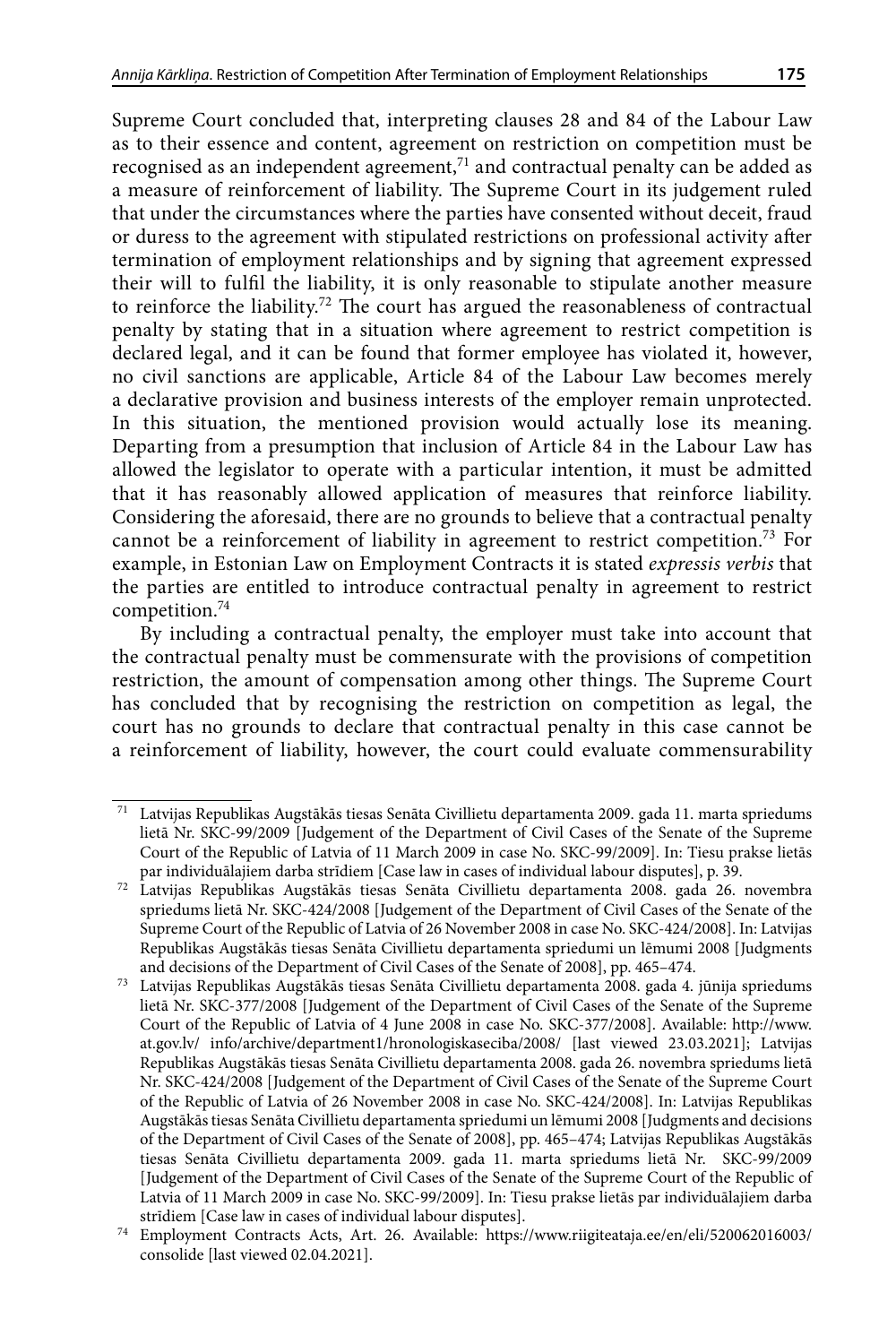of the contractual penalty with provisions of competition restriction.75 It must be admitted that a contractual penalty may be included and deemed valid only provided that restrictions on professional activity are recognised as reasonable and lawful, and if the scope of contractual penalty complies with Article 1717 of CL that a contractual penalty must be commensurate and comply with fair business practice.

An obligation to pay a contractual penalty will be binding on the employee if the employer can prove the fact of violation of competition restriction (that is to say, the employer must not prove the resulting loss). As demonstrated by the analysis of Latvian case law, where an employee has violated a restriction on competition, former employers most often address the court with a request to reimburse the compensation paid for compliance with competition restrictions and contractual penalty and interest set by law, as well.

In several countries, in order to protect employer's interest in case of violation of restriction on competition, a special measure is employed – a provisional regulation which is, in fact, a court decision whereby the former employee is bound to an obligation to discontinue the competing business. Such claims are given noticeably short term of examination and therefore the former employer is efficiently protected before the violation of the employee has managed to greatly harm reasonable interests of the former employer.<sup>76</sup> However, while this provisional regulation is not provided for in Latvian laws and regulations, the contractual penalty is deemed to be the most efficient mechanism to protect interests of the former employer.

Interesting and rather beneficial from the perspective of employee's interests is, for example, the regulation existing in Netherlands, according to which an employee who wishes to start employment relationships or run a business that could potentially lead to violation of competition restriction may bring an action to the court in advance (*a priori*) and request to provide an evaluation in a form of a decision about compliance of this activity with provisions of the agreement.<sup>77</sup> Therefore, this regulation helps employees to avoid potential obligation to compensate for losses or pay contractual penalty to former employer in future.

<sup>75</sup> Latvijas Republikas Augstākās tiesas Senāta Civillietu departamenta 2008. gada 4. jūnija spriedums lietā Nr. SKC-377/2008 [Judgement of the Department of Civil Cases of the Senate of the Supreme Court of the Republic of Latvia of 4 June 2008 in case No. SKC-377/2008]. Available: http://www.at.gov.lv/ info/archive/department1/hronologiskaseciba/2008/ [last viewed 23.03.2021]; Latvijas Republikas Augstākās tiesas Senāta Civillietu departamenta 2009. gada 11. marta spriedums lietā Nr. SKC-99/2009 [Judgement of the Department of Civil Cases of the Senate of the Supreme Court of the Republic of Latvia of 11 March 2009 in case No. SKC-99/2009]. In: Tiesu prakse lietās par individuālajiem darba strīdiem [Case law in cases of individual labour disputes], p. 39.

<sup>76</sup> *Azanda, I., Kravale, S.* Konkurences ierobežojumi darbiniekam, kapitālsabiedrības amatpersonai un dalībniekam pēc tiesisko attiecību izbeigšanās: Darba likuma un Konkurences likuma regulējums [Restrictions of competition for an employee, an official of a capital company and a participant after the termination of legal relations: Regulation of the Labor Law and the Competition Law]. In: Zinātniskie raksti 2012 [Scientific Papers 2012]. Rīga: RSU, 2013, p. 86.

<sup>77</sup> *Lagesse, P., Norrbom, M.* Restrictive Covenants …, p. 181.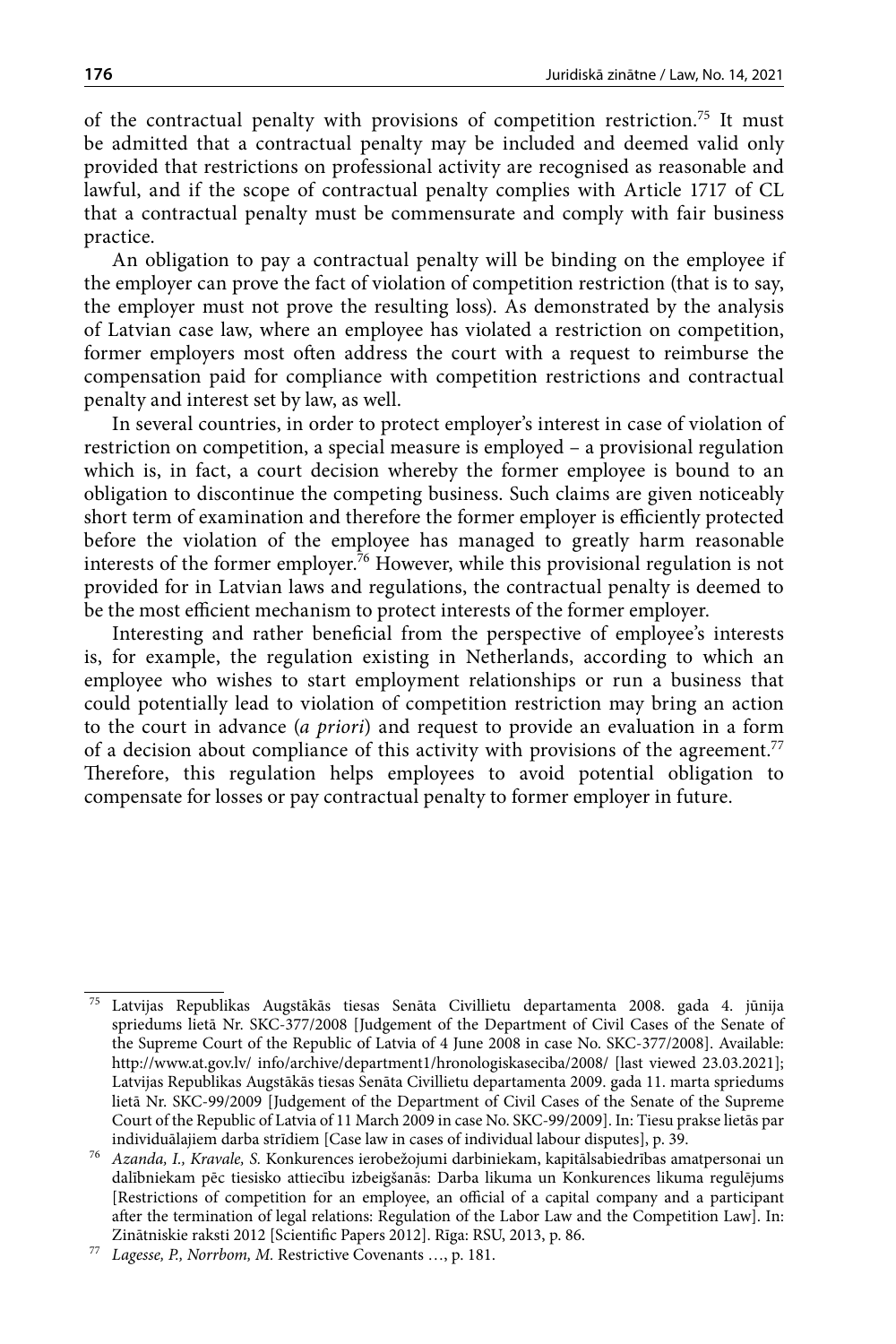# **4. Unilateral Withdrawal from the Restriction on Competition**

## **4.1. Employer's Rights to Unilaterally Withdraw from the Restriction on Competition**

Employer's rights to unilaterally withdraw from the restriction on competition are based on loss of his legal interest. The competition becomes senseless without a legal interest in preventing undesirable competition and therefore the employer may free himself from an obligation to pay compensation, at the same time allowing the employee to choose next workplace at his or her own consideration.

An issue on employer's rights to unilateral withdrawal from the agreement to restrict competition led to different opinions in the doctrine and case law, so in 2017 amendments were made to paragraph 1 of Article 85 of the Labour Law and currently this provision states that "If an employer gives a notice of termination, the employer may unilaterally withdraw from an agreement on the restriction on competition only prior to giving the notice of termination or concurrently with it, but in other cases of terminating employment relationships – prior to the termination of the employment contract." That way, the clause differentiates time until which an employer enjoys these rights depending on the type of termination of employment relationships. If the employer gives notice of termination to the employer at own initiative, he may inform the employee on withdrawing from the agreement to restrict competition only before the notice or on the moment of submission. Meanwhile, *in other cases* the employer must notify on withdrawal from the agreement to restrict competition before termination of the employment contract. As follows from the documentation substantiating amendments to the draft law, *other cases* are usually understood to be mainly mutual agreement of parties and notice given by the employee.<sup>78</sup> Thus, also in cases where an employee gives a notice, the employer could withdraw from the agreement for the entire period of notice until the moment the employment relationships are actually ended. Once the employment relationships between the employer and employee are terminated, the restriction on competition could be ended only upon mutual agreement of the parties.

## **4.2. Employee's Rights to Unilaterally Withdraw from the Restriction on Competition**

Employee's rights to unilaterally withdraw from the agreement to restrict competition are much narrower than those of employer. They are governed by paragraph 3 of Article 85. It states that an employee is entitled to unilaterally withdraw from the restriction on competition only if the notice is given *due to important reason* (i.e., paragraph 5 of the Labour Law provides for the notice given by the employee). Notion "important reason" included in paragraph 5 of Article 100 of the Labour Law is a general clause which designates a reason preventing an employee from continuing employment relationships due to ethical and fairness considerations.79 Pursuant to paragraph 5 of Article 100 of the Labour Law, the employee gives a notice of

 $^{78}\,$  Likumprojekta "Grozījumi Darba likumā" sākotnējās ietekmes novērtējuma ziņojums (anotācija) [Preliminary Impact Assessment Report of the Draft Law "Amendments to the Labour Law" (Annotation)], No. 968, p. 12. Available: http://titania.saeima.lv/LIVS12/SaeimaLIVS12.nsf/0/A135

<sup>&</sup>lt;sup>79</sup> Jonikāns, V. Darba likumā ietverto ģenerālklauzulu aizpildīšana [Completion of general clauses included in the Labor Law]. *Latvijas Republikas Augstākās Tiesas Biļetens*, No. 6, April, 2013.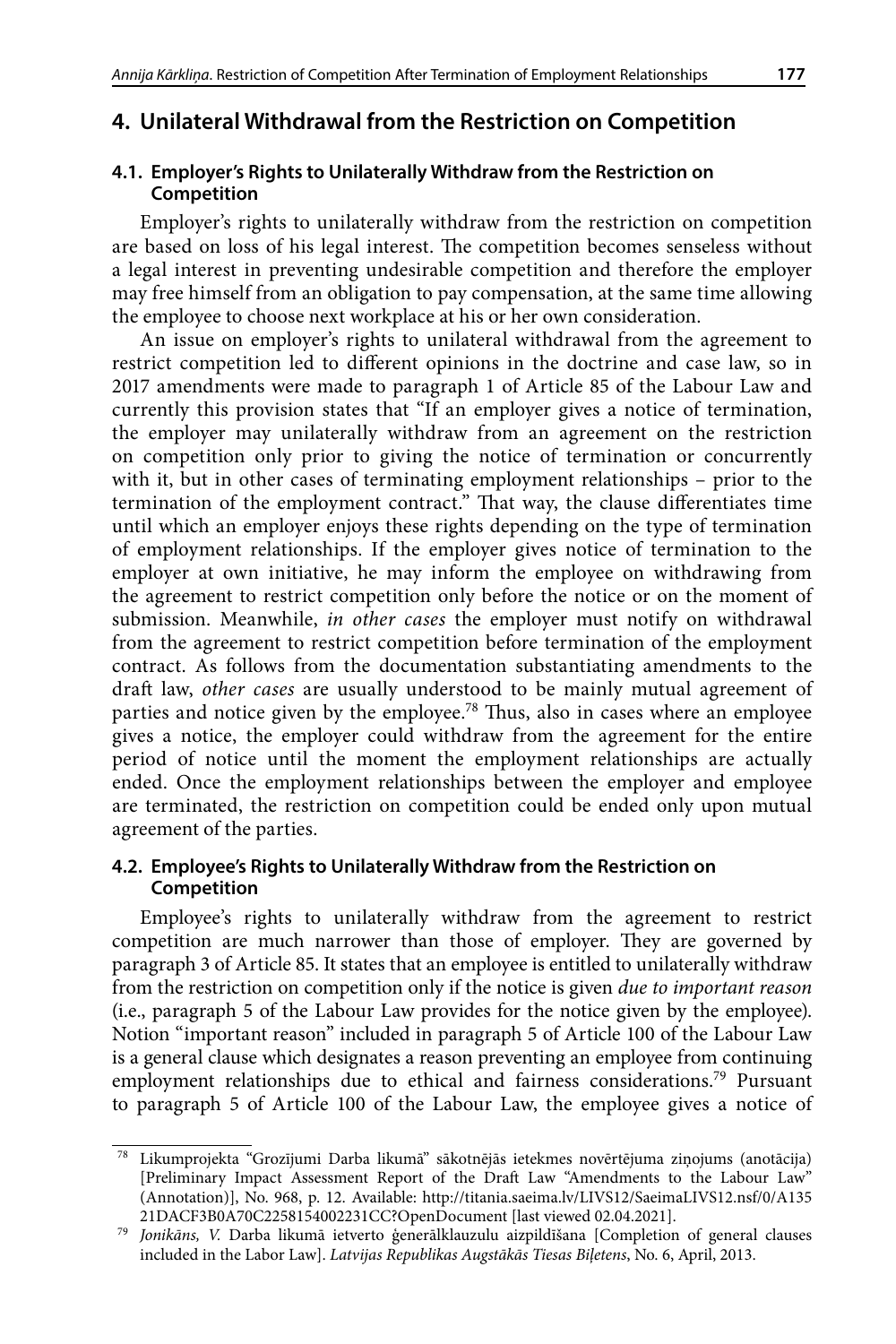termination if his subjective evaluation of given situation and circumstances leads him to a conclusion whereof he discontinues employment relationship due to ethical and moral considerations. In fact, such decision made by the employee essentially punishes the employer for his unethical, unjustifiable or even illegal conduct.<sup>80</sup>

Therefore, in compliance with paragraph 3 of Article 85 of the Labour Law, an employer may rely on the fact that the employee will be entitled to withdraw from the restriction on competition solely due to important reason. Besides, this reason essentially depends on employer's conduct. The employee, in his turn, is given an opportunity to free himself from an obligation to comply with the restriction on professional activity in relation to an employer who has compromised ethical and moral considerations. The employee must exercise his right to withdraw from the agreement on competition restrictions within one month of the day of notice, and he must submit such written notice to the employer. Nevertheless, a similar regulation of employee's rights to withdraw from the restriction on competition where the employment relationships were terminated due to conduct of the employer, exists also in Germany<sup>81</sup>, Finland<sup>82</sup> and other countries.

For a comparison, it must be stated that in the neighbouring countries, Lithuania and Estonia, regulation of rights to unilaterally withdraw from the agreed restriction on competition has been elaborated more thoroughly. For example, a premise of Lithuanian Labour Code that an employee is entitled to unilaterally withdraw from the non-competition agreement if the employer has delayed payment of non-competition payments in whole or in part for more than two months, should be praised<sup>83</sup>.

Of course, even though it is not written in the Labour Law, the parties are entitled to enter in mutual agreement on cancellation of competition restrictions at any time.

## **Summary**

- 1. An agreement to restrict competition, even if it is already integrated in the employment contract, is a separate agreement. The agreement enters into force as soon as the employment contract loses its force and the parties have lost their respective status of employer and employee. Unlike the legal employment relationships, it is possible to apply also a reinforcement of liability – contractual penalty – in performing this agreement.
- 2. At times, some suggestions in Latvian legal literature include a regulation in Article 84 of the Labour Law on the minimum amount of compensation which is to be paid during the competition restriction period. However, since

<sup>80</sup> Latvijas Republikas Augstākās tiesas Senāta Civillietu departamenta 2015. gada 20. janvāra spriedums lietā nr. SKC-1793/2015 [Judgment of the Department of Civil Cases of the Supreme Court of the Republic of Latvia of 20 January 2015 in case No. SKC-1793/2015], para. 11. Available: [http://www.](http://www.at.gov.lv/downloadlawfile/2918)

[at.gov.lv/downloadlawfile/2918](http://www.at.gov.lv/downloadlawfile/2918) [last viewed 28.03.2021]. 81 *Thüsing, G.* Kommentar zum §§ 1–104a des Handelsgesetzbuch*.* In: *Drescher, I., Fleischer, H., Schmidt, K.* (Hrsg.). Münchener Kommentar zum Handelsgesetzbuch. Band 1. Erstes Buch. Handelsstand. §§ 1–104a. 5. Auflage. München: C. H. Beck, 2021, § 75, Rn. 3.

<sup>82</sup> Employment Contracts Act, Sect. 5. Available: [https://www.ilo.org/dyn/natlex/natlex4.detail%3Fp\\_](https://www.ilo.org/dyn/natlex/natlex4.detail?p_lang=en&)

<sup>83</sup> Lietuvos Respublikos darbo kodeksas [Labour Code of the Republic of Lithuania]. Art 38(5). Available: [https://eseimas.lrs.lt/portal/legalAct/lt/TAD/da9eea30a61211e8aa33fe8f0fea665f?position](https://eseimas.lrs.lt/portal/legalAct/lt/TAD/da9eea30a61211e8aa33fe8f0fea665f?positionInSearchResults=0&searchModelUUID=6a53d828-eda2-4945-a9fb-6ce37316f0cf%20f) [InSearchResults=0&searchModelUUID=6a53d828-eda2-4945-a9fb-6ce37316f0cf%20f](https://eseimas.lrs.lt/portal/legalAct/lt/TAD/da9eea30a61211e8aa33fe8f0fea665f?positionInSearchResults=0&searchModelUUID=6a53d828-eda2-4945-a9fb-6ce37316f0cf%20f) [last viewed 19.03.2021].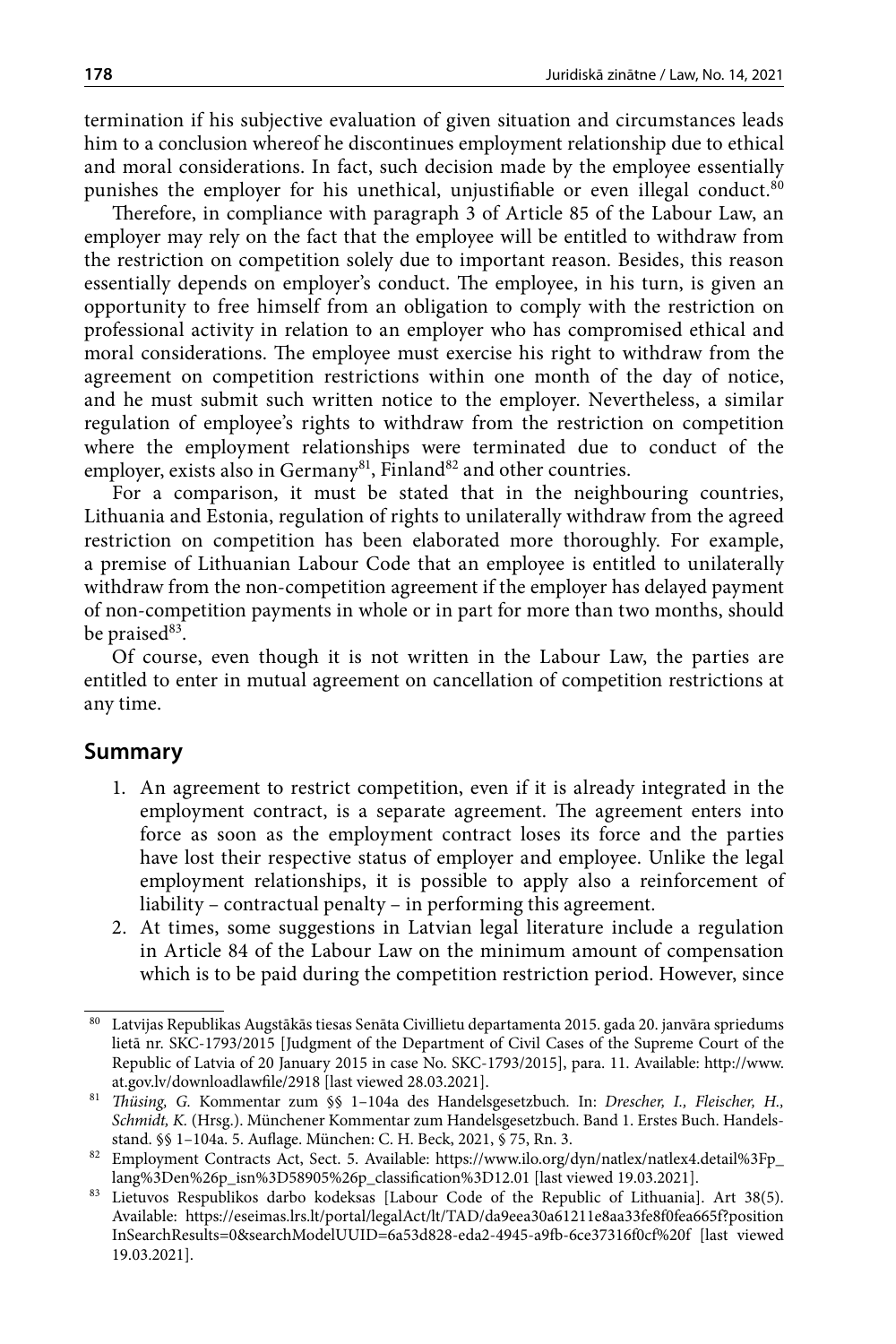the parties in Latvia can agree on very diverse restrictions on competition, including a very narrow restriction on competition (in terms of scope or place), not always there is a reason to pay the compensation amount which is stated by laws and regulations of other countries (for example, a rather common regulation on one third or half of the previous salary). Therefore, in order not to restrict possibilities of the parties to agree on a narrow restriction on competition in terms of scope, it is preferable to retain the existing regulation of the Labour Law, which states that compensation must be "adequate", and this notion should be given content in each individual case.

- 3. When determining the place of restriction on competition, one should follow reasonable criteria. For example, it would be reasonable to agree on wide territorial restrictions (attributing it to foreign countries), if the employer already runs business on that territory or plans to launch it there soon.
- 4. Paragraph 3 of Article 84 of the Labour Law states that "agreement to restrict competition is not valid to an extent it is deemed to be an unfair restriction of professional activity of the employee [..] considering the compensation to be paid out to employee." Considering that parties may integrate agreement to restrict competition already in the employment contract, it may, however, take long before the parties terminate the employment relationships and there is a possibility that the compensation agreed is no longer adequate for the updated market salary on the moment of termination of employment. Therefore, fairness of compensation for restriction on competition should be evaluated as at the time these restrictions are applied (i.e., when terminating employment relationships) rather than the situation at the moment of incorporating this agreement in the employment contract.
- 5. If the agreement to restrict competition is made upon establishing the employment relationship or during it, it is preferable to express compensation in percentage from the salary rather than a certain (fixed) sum which could be far from *adequate compensation* concept on the moment of termination the employment relationships considering a possible inflation.
- 6. Each country has its own regulation of restriction on competition with unique features, nevertheless, it can be concluded that in Latvia the restriction on competition is regulated in accordance with the ideas of a democratic state and elements of employment freedom integrated in the constitution. Amendments to the Labour Law of 2017 have improved legal framework of restriction on competition in a number of aspects and can be evaluated positively, however, there are several elements related to this instrument of law which could, possibly, be solved by Latvian courts or legislator, and examples from other countries may give useful insights in this regard.

# **Sources**

## **Bibliography**

- 1. Agreement on Non-Competition is Not Part of Employment Contract. Available: http://www. labourlawnetwork.eu/national\_labour\_law\_latest\_country\_reports/national\_court\_rulings/ court\_decisions/prm/64/v\_\_detail/id\_\_2927/category\_\_10/index.html [last viewed 23.03.2021].
- 2. *Azanda, I., Kravale, S.* Konkurences ierobežojumi darbiniekam, kapitālsabiedrības amatpersonai un dalībniekam pēc tiesisko attiecību izbeigšanās: Darba likuma un Konkurences likuma regulējums [Restrictions of competition for an employee, an official of a capital company and a participant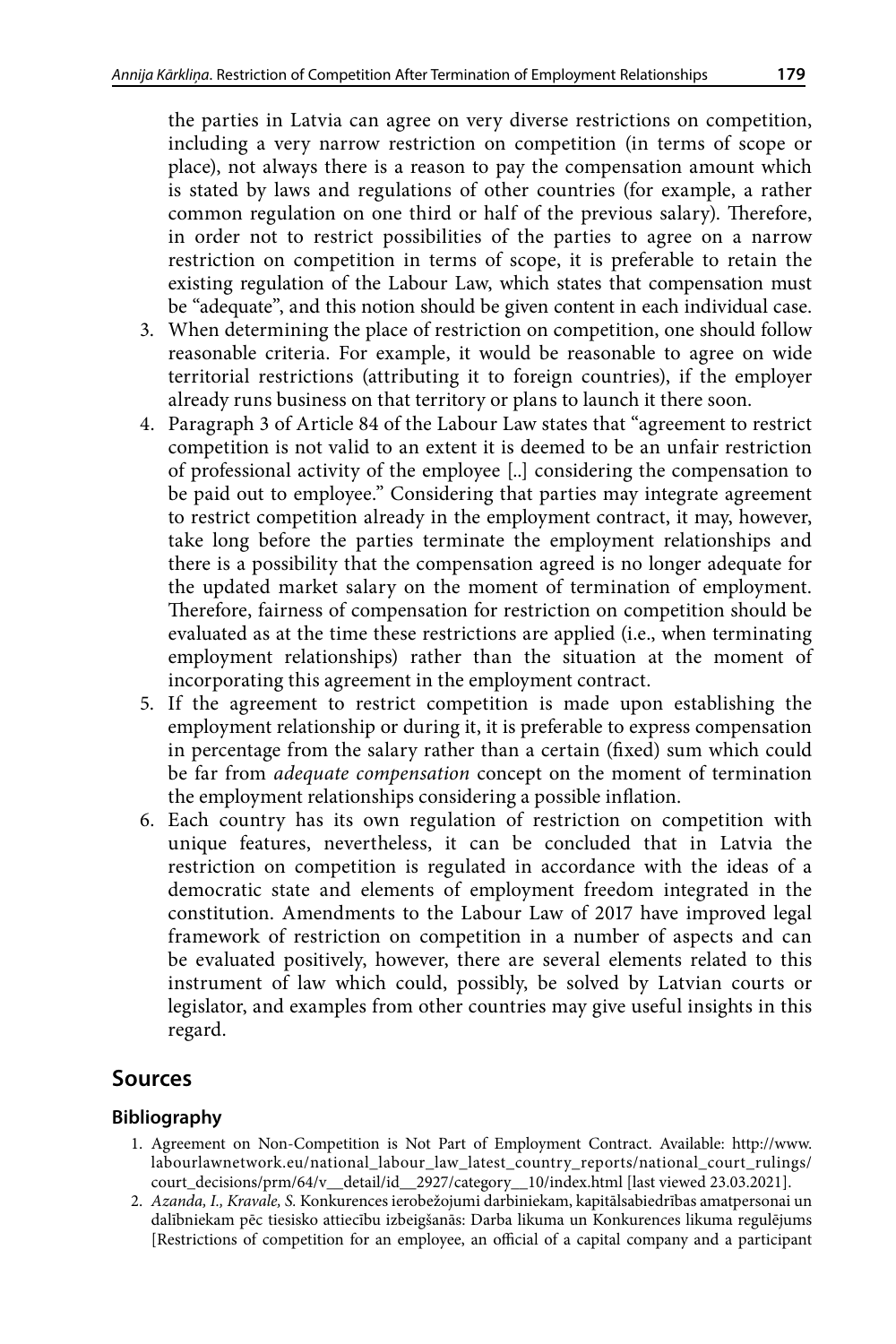after the termination of legal relations: Regulation of the Labor Law and the Competition Law]. In: Zinātniskie raksti 2012 [Scientific Papers 2012]. Rīga: RSU, 2013.

- 3. *Balodis, K.* Ievads civiltiesībās [Introduction to Civil Law]. Rīga: Zvaigzne ABC, 2007.
- 4. *Bevitt, A., La Tanya, J.* U.S. and E.U. Non-Competition Agreements Compared and Contrasted. Available: http://documents.jdsupra.com/d5bb690a-135c-4a53-b61e-0740d11d8002.pdf [last viewed 25.03.2021].
- 5. *Campbell, D.* Post-Employment Covenants in Employment Relationships. Alphen aan den Rijn: Kluwer Law International, 2014.
- 6. Clifford Chance. Employment and Benefits in the European Union. London: Clifford Chance LLP, 2007.
- 7. Darba likums ar komentāriem [Labor Law with Comments]. Rīga: Latvijas Brīvo arodbiedrību savienība, 2020.
- 8. *Eylert, M.* Non-Competition Clauses in Labour Contracts. Germany XIVth Meeting of European Labour Court Judges 4 September 2006. Available: <http://www.ilo.org/wcmsp5/>groups/ public/---ed\_dialogue/---dialogue/documents/meetingdocument/wcms\_159962.pdf [last viewed 12.03.2021].
- 9. *Gailums, I.* Darba likums. Komentāri. Tiesu prakse [Labour Law. Commentaries. Case Law]. 2<sup>nd</sup> Book. Rīga: Gailuma juridiskā biznesa biroja izdevniecība, 2003.
- 10. *Gomes Vieira, J. M., de Oliveira Carvalho, C.* Labour Law in Portugal. Kluwer Law International, 2011.
- 11. *Holland, J. A., Burnett, S. A.* Employment Law. New York: Oxford University Press, 2008.
- 12. International Business Publications. Denmark Investment and Business Guide. Volume 1. Strategic and Practical Information. Washington: International Business Publications. USA, 2015.
- 13. *Jonikāns, V.* Darba likumā ietverto ģenerālklauzulu aizpildīšana [Completion of general clauses included in the Labor Law]. *Latvijas Republikas Augstākās Tiesas Biļetens*, No. 6, April, 2013.
- 14. *Kuras, G. Non-Competition Clauses in Labour Contracts. Austria. XIV<sup>th</sup> Meeting of European* Labour Court Judges 4 September 2006. Available: [https://www.ilo.org/wcmsp5/groups/public/-](https://www.ilo.org/wcmsp5/groups/public/---ed_dialogue/---dialogue/documents/meeting%20document/wcms_159958.pdf) [--ed\\_dialogue/---dialogue/documents/meeting document/wcms\\_159958.pdf](https://www.ilo.org/wcmsp5/groups/public/---ed_dialogue/---dialogue/documents/meeting%20document/wcms_159958.pdf) [last viewed 19.03.2021].
- 15. *Lagesse, P., Norrbom, M.* Restrictive Covenants in Employment Contracts and Other Mechanisms for Protection of Corporate Confidential Information. Alphen aan den Rijn: Kluwer Law International, 2006.
- 16. *Mammone, G. Non-Competition Clauses in Labour Contracts. Italy. XIV<sup>th</sup> Meeting of European* Labour Court Judges 4 September 2006. Available: http://www.ilo.org/wcmsp5/groups/public/-- ed\_dialogue/--dialogue/documents/meetingdocument/wcms\_159966.pdf [last viewed 19.03.2021].
- 17. *Miller, R. L., Jentz, G. A.* Fundamentals of Business Law: Excerpted Cases. 2nd edition. Mason: South-Western Cengage Learning, 2009.
- 18. *Novak, J.* Prohibition of Competition and Non-Competition Clauses in Labour Contracts. Slovenia. XIVth Meeting of European Labour Court Judges 4 September 2006. Available: [https://www.ilo.org/](https://www.ilo.org/wcmsp5/groups/public/@ed_dialogue/@dialogue/documents/meetingdocument/wcms_159970.pdf) [wcmsp5/groups/public/@ed\\_dialogue/@dialogue/documents/meetingdocument/wcms\\_159970.](https://www.ilo.org/wcmsp5/groups/public/@ed_dialogue/@dialogue/documents/meetingdocument/wcms_159970.pdf) [pdf](https://www.ilo.org/wcmsp5/groups/public/@ed_dialogue/@dialogue/documents/meetingdocument/wcms_159970.pdf) [last viewed 31.03.2021].
- 19. *Osis, G.* Konkurences ierobežojums pēc darba tiesisko attiecību izbeigšanās [Restriction of competition after termination of employment relations]. Rīga: Latvijas Universitāte, 2019, pp. 22–23.
- 20. *Pivateau, G. T.* Putting the Blue Pencil down: An Argument for Specificity in Noncompete Arguments. *Nebraska Law Review*, Vol. 84, No. 3, 2008. Available: [http://papers.ssrn.com/sol3/](http://papers.ssrn.com/sol3/papers.cfm?abstract_id=1007599) [papers.cfm?abstract\\_id=1007599](http://papers.ssrn.com/sol3/papers.cfm?abstract_id=1007599) [last viewed 12.03.2021].
- 21. *Rācenājs, K.* Ierobežojumi pēc darba tiesisko attiecību izbeigšanās [Restrictions after termination of employment]. *Jurista Vārds*, No. 39(492), 25.09.2007.
- 22. Selwyn, N. M. Selwyn's Law of Employment. 14<sup>th</sup> edition. Oxford: Oxford University Press, 2006.
- 23. *Spinner, G*. Kommentar zum Paragraph 611a des Bürgerliches Gesetzbuches. In: *Henssler, M., Krüger, W.* (Red.). Münchener Kommentar zum Bürgerlichen Gesetzbuch. Band 5. Schuldrecht. Besonderer Teil II. §§ 535–630h. 8. Auflage. München: C. H. Beck, 2020.
- 24. *Storck, C.* Non-Competition Clauses in Labour Contracts. Belgium. XIV<sup>th</sup> Meeting of European Labour Court Judges. September 2006. Available: http://www.ilo.org/wcmsp5/groups/public/---ed\_ dialogue/---dialogue/documents/meetingdocument/wcms\_159959.pdf [last viewed 12.03.2021].
- 25. *Thüsing, G.* Kommentar zum §§ 1–104a des Handelsgesetzbuch. In: *Drescher, I., Fleischer, H., Schmidt, K.* (Hrsg.). Münchener Kommentar zum Handelsgesetzbuch. Band 1. Erstes Buch. Handelsstand. §§ 1–104a. 5. Auflage. München: C. H. Beck, 2021.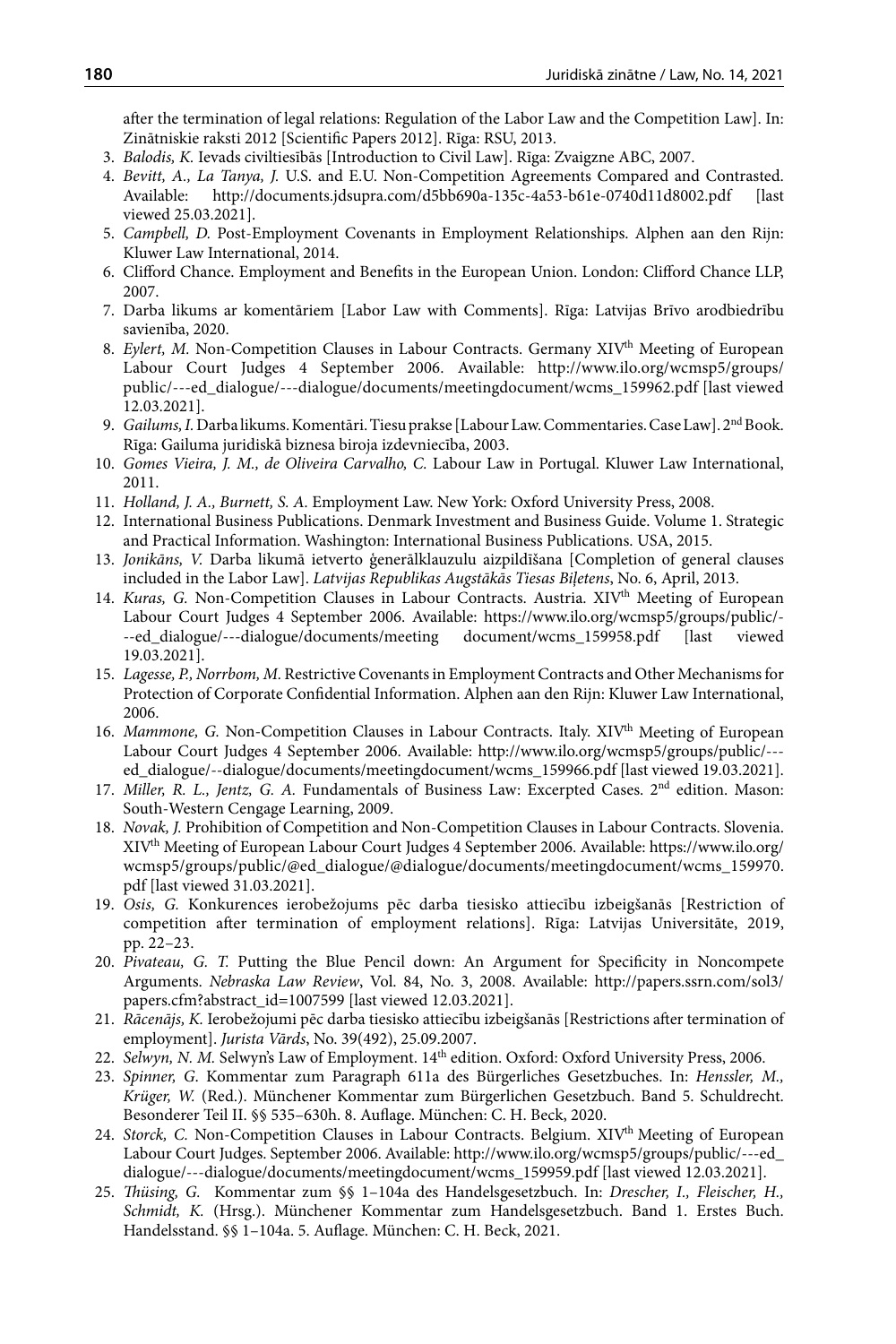- 26. *Valverde, A. M., Salmerón, B. R., Luque, L., García, F. F.* Non-Competition Clauses in Labour Contracts. XIV<sup>th</sup> Meeting of European Labour Court Judges 4 September 2006. Available: [http://](http://www.ilo.org/wcmsp5/groups/public/---ed_dialogue/---dialogue/documents/%20meetingdocument/) [www.ilo.org/wcmsp5/groups/public/---ed\\_dialogue/---dialogue/documents/ meetingdocument/](http://www.ilo.org/wcmsp5/groups/public/---ed_dialogue/---dialogue/documents/%20meetingdocument/) wcms\_159971.pdf [last viewed 19.03.2021].
- 27. *Viešūnaite, V.* How to Conclude a Valid Lithuanian Non-Competition Agreement. Available: http:// triniti. ee/en/archives/4420 [last viewed 12.03.2021].
- 28. *Weiss, M., Schmidt, M.* Labour Law and Industrial Relations in Germany. Wolters Kluwer, 2007.

#### **Normative Acts**

- 1. Latvijas Republikas Satversme [The Constitution of the Republic of Latvia] (15.02.1922). Available: https://likumi.lv/ta/en/en/id/57980-the-constitution-of-the-republic-of-latvia [last viewed 25.03.2021].
- 2. Civillikums [The Civil Law] (28.01.1937). Available: [https://likumi.lv/ta/en/en/id/225418-the-civil](https://likumi.lv/ta/en/en/id/225418-the-civil-law)[law](https://likumi.lv/ta/en/en/id/225418-the-civil-law) [last viewed 11.03.2021].
- 3. Grozījumi Darba likumā [Amendments in Labour Law] (27.07.2017). Available: [https://likumi.lv/](https://likumi.lv/ta/id/292584-grozijumi-darba-likuma) [ta/id/292584-grozijumi-darba-likuma](https://likumi.lv/ta/id/292584-grozijumi-darba-likuma) [last viewed 25.03.2021].
- 4. Darba likums [Labour Law] (20.06.2001). Available: <https://likumi.lv/ta/en/en/id/26019-labour-law> [last viewed 25.03.2021].
- 5. Employment Contracts Act of Estonia. Available: [https://www.riigiteataja.ee/ne /eli/520062016003/](https://www.riigiteataja.ee/ne%20/eli/520062016003/consolide) [consolide](https://www.riigiteataja.ee/ne%20/eli/520062016003/consolide) [last viewed 31.03.2021].
- 6. Employment Contracts Act of Finland. Sect. 5. Available: [https://finlex.fi/en/laki/kaannokset/2001/](https://finlex.fi/en/laki/kaannokset/2001/en20010055.pdf) [en20010055.pdf](https://finlex.fi/en/laki/kaannokset/2001/en20010055.pdf) [last viewed 31.03.2021].
- 7. On the Labor Code of Hungary. Available: [http://www.ilo.org/wcmsp5/groups/public/--](http://www.ilo.org/wcmsp5/groups/public/---ed_protect/---protrav/---ilo_aids/documents/legaldocument/wcms_186075.pdf) [ed\\_protect/---protrav/---ilo\\_aids/documents/legaldocument/wcms\\_186075.pdf](http://www.ilo.org/wcmsp5/groups/public/---ed_protect/---protrav/---ilo_aids/documents/legaldocument/wcms_186075.pdf) [last viewed 31.03.2021].
- 8. Labour Code of the Republic of Lithuania. Available:<https://e-seimas.lrs.lt/>[last viewed 31.03.2021].
- 9. Portuguese Labour Code. Available: http://www.cite.gov.pt/pt/legis/CodTrab\_L1\_004. html#L004S9 [last viewed 19.03.2021].
- 10. Gewerbeordnung. Available: https://www.gesetze-im-internet.de/gewo/ [last viewed 01.03.2021].
- 11. Bürgerliches Gesetzbuch. Available: <https://www.gesetze-im-internet.de/bgb/>[last viewed 26.02.2021].

### **Case Law**

- 1. Latvijas Republikas Augstākās tiesas Senāta Civillietu departamenta 2007. gada 29. augusta spriedums lietā Nr. SKC-560/2007 [Judgment of the Department of Civil Cases of the Senate of the Supreme Court of the Republic of Latvia of 29 August 2007 in case No. SKC-560/2007] (not published).
- 2. Latvijas Republikas Augstākās tiesas Senāta Civillietu departamenta 2008. gada 9. janvāra spriedums lietā Nr. SKC-6/2008 [Judgement of 9 January 2008 of the Department of Civil Cases of the Senate of the Supreme Court of the Republic of Latvia in case No. SKC-6/200] (not published).
- 3. Latvijas Republikas Augstākās tiesas Senāta Civillietu departamenta 2008. gada 4. jūnija spriedums lietā Nr. SKC-377/2008 [Judgement of the Department of Civil Cases of the Senate of the Supreme Court of the Republic of Latvia of 4 June 2008 in case No. SKC-377/2008]. Available: http://www. at.gov.lv/ info/archive/department1/hronologiskaseciba/2008/ [last viewed 23.03.2021].
- 4. Latvijas Republikas Augstākās tiesas Senāta Civillietu departamenta 2008. gada 26. novembra spriedums lietā Nr. SKC-424/2008 [Judgement of the Department of Civil Cases of the Senate of the Supreme Court of the Republic of Latvia of 26 November 2008 in case No. SKC-424/2008]. In: Latvijas Republikas Augstākās tiesas Senāta Civillietu departamenta spriedumi un lēmumi 2008 [Judgments and decisions of the Department of Civil Cases of the Senate of 2008]. Rīga: Latvijas Tiesnešu mācību centrs, 2009, 465. – 474.lpp.
- 5. Latvijas Republikas Augstākās tiesas Senāta Civillietu departamenta 2009. gada 11. marta spriedums lietā Nr. SKC-99/2009 [Judgement of the Department of Civil Cases of the Senate of the Supreme Court of the Republic of Latvia of 11 March 2009 in case No. SKC-99/2009. In: Tiesu prakse lietās par individuālajiem darba strīdiem [Case law in cases of individual labour disputes], 2010/2011. Available: <http://at.gov.lv/files/uploads/files/docs/2011/individualie%20darba%20stridi.pdf>[last viewed 19.02.2021].
- 6. Latvijas Republikas Augstākās tiesas Senāta Civillietu departamenta 2015. gada 20. janvāra spriedums lietā Nr. SKC-1793/2015 [Judgment of the Department of Civil Cases of the Supreme